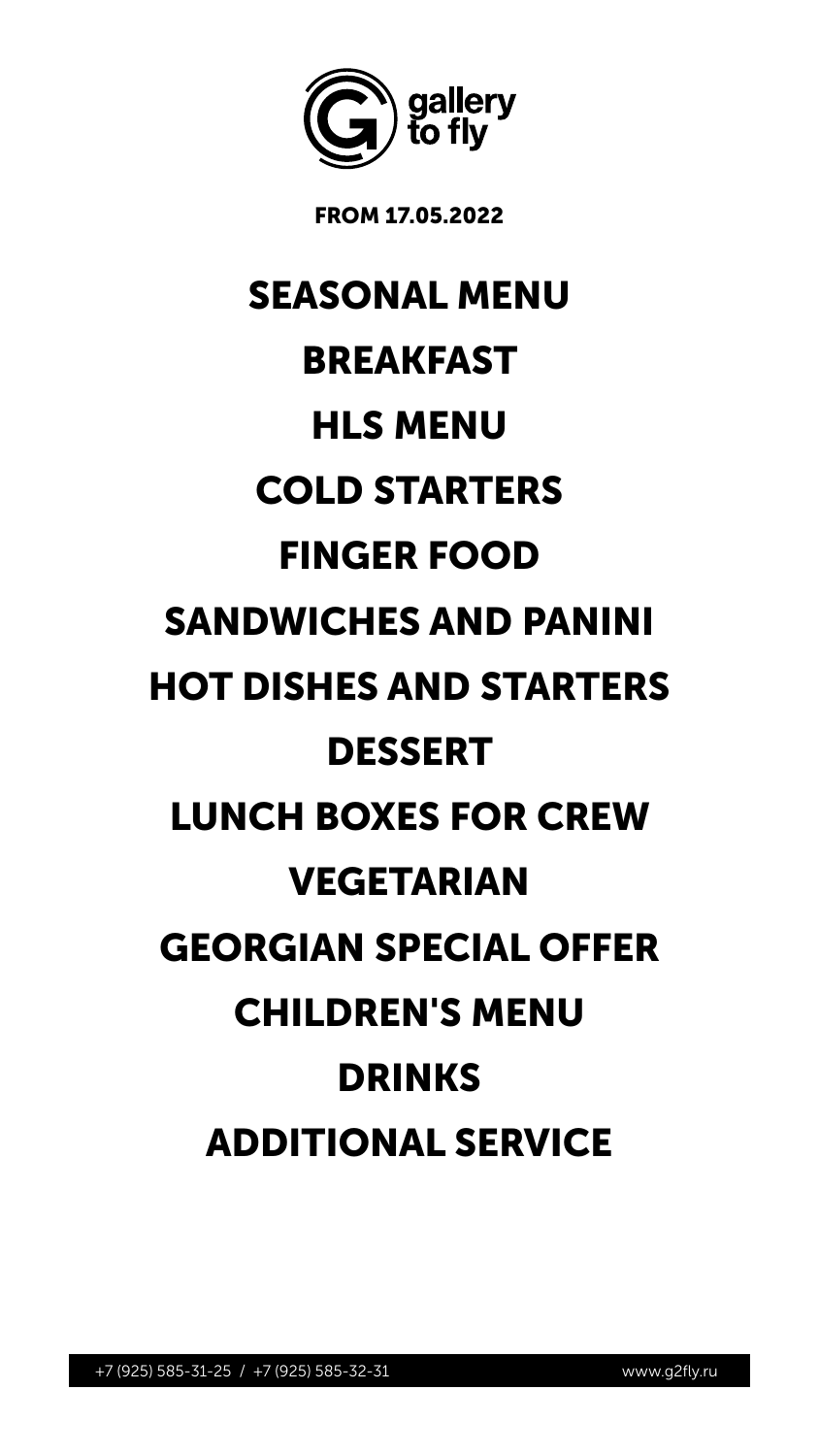



### SEASONAL MENU

### COLD STARTERS AND SALADS

| 2810 | Tuna and baked pepper starter                      | 300 g | 850 P   |
|------|----------------------------------------------------|-------|---------|
| 2930 | Langoustine tartare with grapefruit and orange     | 200q  | 1150P   |
| 2048 | Spring salad with radish                           | 220q  | 650 P   |
| 2820 | Salad with smoked trout, sour cream sauce          |       |         |
|      | and black currant oil                              | 290q  | 850P    |
| 2929 | Salad with octopus and shrimp in orange oil        | 300 g | 1310P   |
| 2872 | Chicken curry salad with mango-passion fruit sauce | 300 g | 950 $P$ |

### SOUPS

| 2741 Pumpkin cream soup with pumpkin seeds and arugula           | 400 g 870 P         |  |
|------------------------------------------------------------------|---------------------|--|
| 2741 Light Asian soup with duck, zucchini and shiitake mushrooms | 350 g 950 P         |  |
| 2880 Asparagus cream soup with shrimps                           | $350q$ 970 <b>P</b> |  |

2874 Green soup with mussels and sable fish  $400 g$  890  $\epsilon$ 

### HOT STARTERS AND DISHES

| 2864 | Fluffy souffle with broccoli, spinach and ricotta cheese     | 190 g            | 690 P |
|------|--------------------------------------------------------------|------------------|-------|
| 2876 | Zucchini hash brown with veal tongue and asparagus           | 300 g            | 1150P |
| 2824 | Halibut with baked potatoes, squid and green asparagus sauce | 310 g            | 1650P |
| 2826 | Dorado with crispy pasta, stracciatella and olive tapenade   | 240q             | 1650P |
| 2830 | Sablefish with orzo pasta and apple chutney                  | 320 g            | 1430P |
| 2870 | Gnocchi with shrimp and squid in tomato sauce                | 340 g            | 990 P |
| 1967 | Egg tagliatelle with morels and porcini mushrooms            |                  |       |
|      | in a creamy sauce                                            | 435 g            | 1190P |
| 2882 | Tagliatelle with porcini mushrooms and sun-dried tomatoes    | 360 g            | 970P  |
| 2866 | Lamb shoulder with vegetables and mushroom mousse            | 260q             | 1350P |
| 2899 | Beef fillet with baked potatoes and                          |                  |       |
|      | porcini mushroom mousse                                      | 350 g            | 2550P |
|      | <b>DESSERTS</b>                                              |                  |       |
| 2808 | Dessert 'Mango'                                              | 130 <sub>q</sub> | 850 P |
| 2811 | Basque cheesecake with chocolate and ryazhenka sauce         | 200q             | 890 P |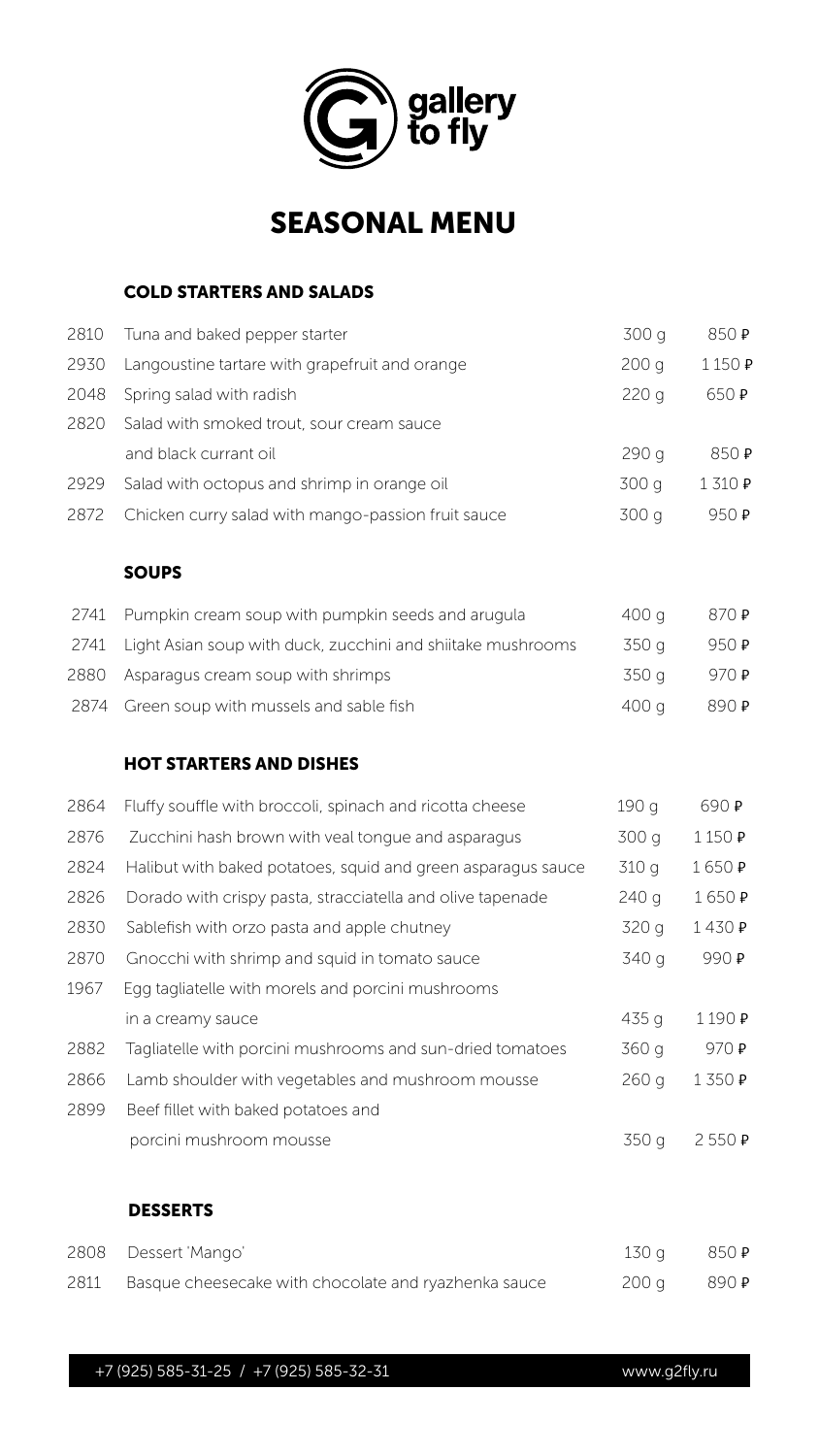

### BATCH, PANCAKES

| 1435 | Croissant with salmon and pesto         | 160q       | 970P  |
|------|-----------------------------------------|------------|-------|
| 1431 | Croissant with tuna and apple           | 180 g      | 870 P |
| 8348 | Plain croissant                         | 60 g       | 430P  |
| 8344 | Plain croissant (mini)                  | 30q        | 270P  |
| 8339 | Chocolate croissant                     | 80 g       | 510P  |
| 1438 | Almond croissant                        | 110q       | 530P  |
| 8265 | Danish with strawberry                  | 65q        | 490P  |
| 8264 | Danish with peach and pineapple         | 65q        | 430P  |
| 8262 | Danish with orange                      | 65q        | 430P  |
| 8267 | Danish with berries                     | 65q        | 570P  |
| 8326 | Sochnik-Russian curd cake               | 75 g       | 550P  |
| 8306 | Cake with blueberry                     | 60 g       | 490P  |
| 8308 | Cake with raspberry                     | 60 g       | 490P  |
| 8302 | Roll with dried apricots cookie         | 40q        | 210P  |
| 8289 | Oatmeal cookie                          | 50g        | 210P  |
| 1287 | Cookies with almonds and raisins        | 50q        | 210P  |
| 1490 | Mushroom patty                          | 30q        | 270P  |
| 1492 | Cabbage patty                           | 30q        | 270P  |
| 1493 | Meat patty                              | 30q        | 270P  |
| 7508 | Pancakes with sour-cream                | $120/50$ g | 570P  |
| 8207 | Pancakes with condensed milk            | $120/50$ g | 570P  |
| 7314 | Baked cottage cheese pudding            | $150/50$ g | 890 P |
| 7308 | Cottage cheese pancakes with sour-cream | 120/50 g   | 890 P |
| 7309 | Pancakes with cottage-cheese            | 225q       | 750 P |
| 7310 | Pancakes with meat                      | 230q       | 790 P |
| 8336 | White roll                              | 40q        | 190P  |
| 8337 | Rye roll                                | 40q        | 190P  |
| 8266 | Cereals roll                            | 40q        | 190P  |
| 8365 | French baguete (mini)                   | 100q       | 230P  |



## BREAKFAST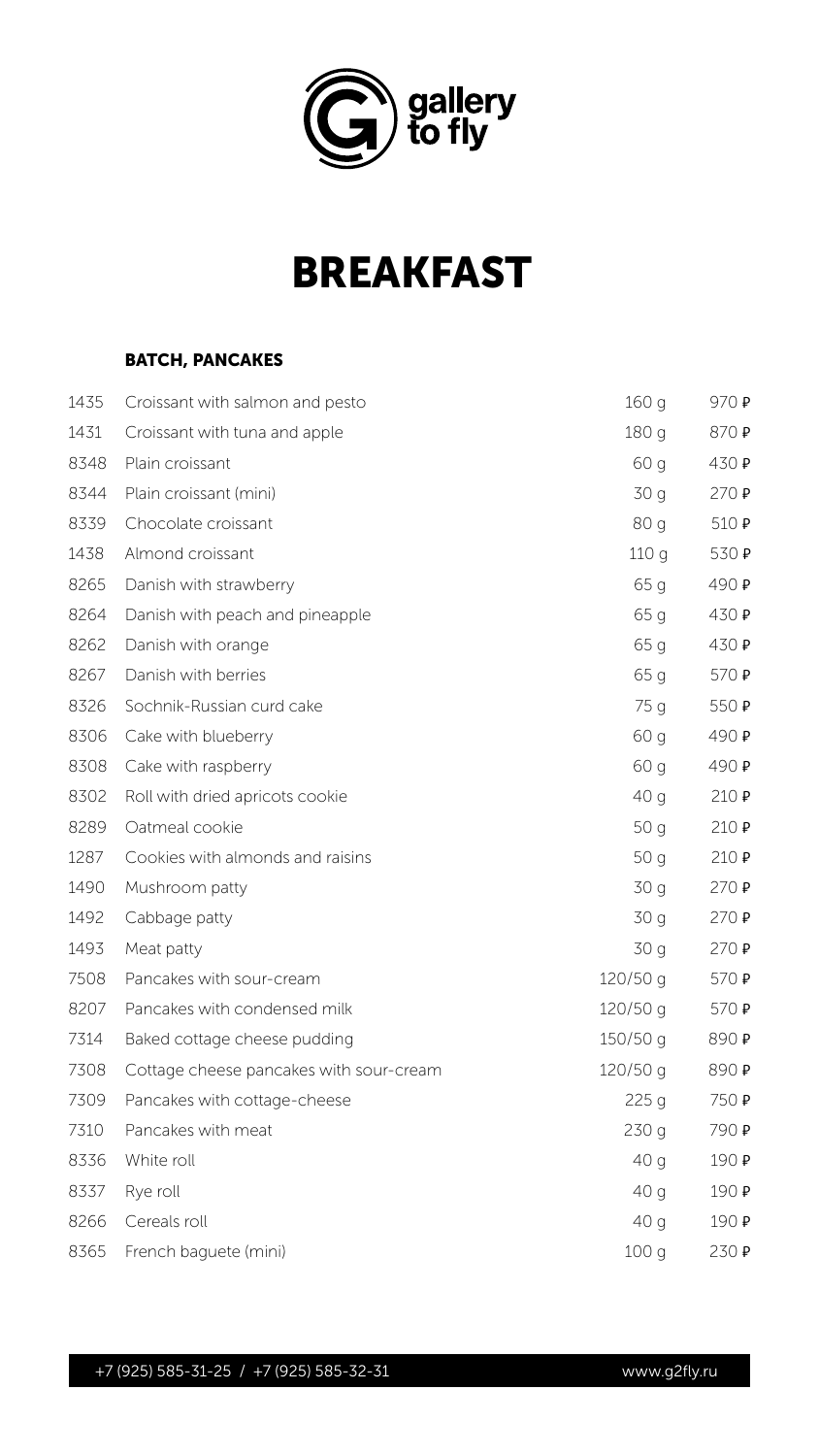



### BREAKFAST

### PORRIDGE, EGGS

| 2732 | Millet porridge with two types of raisins and rum baba | 310 g     | 830 P |
|------|--------------------------------------------------------|-----------|-------|
| 425  | Oatmeal with coconut milk and blueberries              | 300 g     | 1130P |
| 7317 | Millet porridge with peach cream, nuts and rum         | 350 g     | 850 P |
| 7301 | Boiled buckwheat with milk                             | 350 g     | 550P  |
| 7302 | Semolina                                               | 350 g     | 550P  |
| 8575 | Oatmeal porridge with caramel                          | 300 g     | 670P  |
| 8574 | Rice porridge with meringue and blueberry sauce        | 270q      | 670P  |
| 7318 | Millet porridge with pumpkin                           | 350 g     | 610P  |
| 7919 | Brioche with smoked salmon and poached egg             | 250q      | 990 P |
| 2525 | Potato hash brown with herbs and sour cream            | 150q      | 570P  |
| 513  | Zucchini fritters with sour cream                      | 150q      | 770P  |
| 722  | Egg Pashot                                             | 50/30 g   | 370 P |
| 723  | Soft-boiled egg                                        | $50/30$ g | 250P  |
| 724  | Hard-boiled egg                                        | 50/30q    | 250P  |
| 725  | Fried eggs                                             | 100q      | 430 P |

| 726  | Fried eggs with bacon                                    | 130 g      | 550P  |
|------|----------------------------------------------------------|------------|-------|
| 727  | Fried eggs with sausages                                 | 230q       | 650P  |
| 734  | Scrambled eggs                                           | $100/30$ g | 430P  |
| 749  | Light omelette with herbs                                | 170q       | 750 P |
| 7921 | Eggs-white omelette with spinach                         | 180 g      | 790 P |
| 2864 | Fluffy souffle with broccoli, spinach and ricotta cheese | 190q       | 690 P |
| 2003 | Omelette with asparagus and shrimp, ricotta and          |            |       |
|      | cherry tomato salad                                      | 290 g      | 1330P |
| 745  | Egg roll with soft cheese and salmon                     | 230q       | 1090P |
| 728  | Plain omelette                                           | 160q       | 570P  |
|      | Stuffing:                                                |            |       |
| 729  | mushrooms                                                | 60 g       | 410P  |
| 732  | ham                                                      | 60 g       | 410P  |
| 731  | cheese                                                   | 60 g       | 410P  |
| 730  | tomatoes                                                 | 60 g       | 530 P |
| 736  | bacon                                                    | 60 g       | 410P  |
| 735  | sausages                                                 | 130g       | 530 P |
| 738  | chicken sausages                                         | 130g       | 530 P |
| 739  | veal sausages                                            | 130q       | 530P  |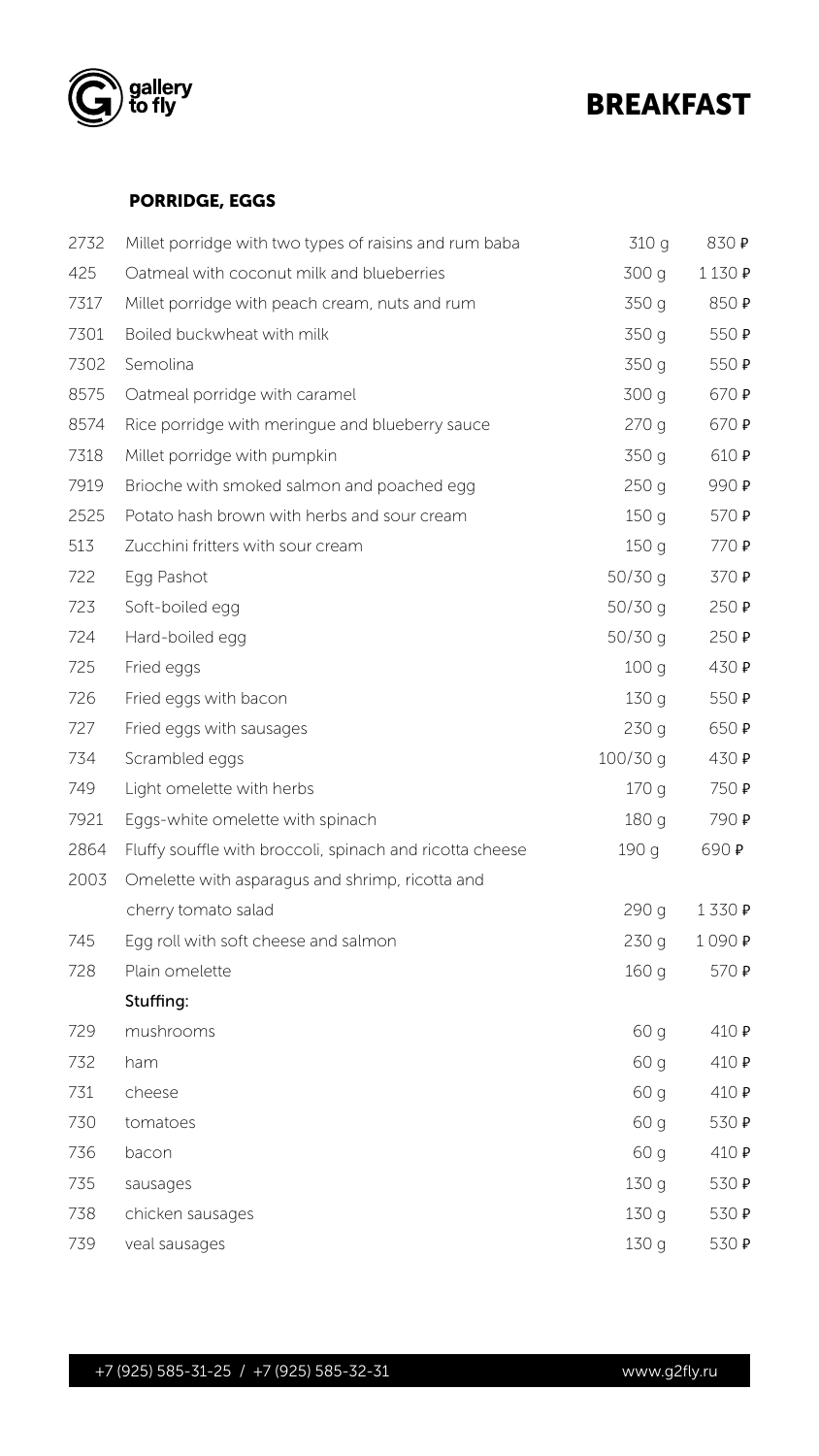



### BREAKFAST

### SNACKS, FRUITS

| 7315 | Cottage cheese with sour-cream              | 150q  | 650 P  |
|------|---------------------------------------------|-------|--------|
| 7016 | Musli with milk                             | 230q  | 610 P  |
| 7017 | Plain yoghurt                               | 125q  | 350 P  |
| 789  | Fruit yoghurt                               | 125q  | 410P   |
| 9124 | <b>Milk</b>                                 | 200q  | 210P   |
| 791  | Skimed milk                                 | 200q  | 210P   |
| 733  | Breakfast cheese platter (per 1 person)     | 150q  | 1170P  |
| 472  | Breakfast fish platter (per 1 person)       | 100q  | 1570P  |
| 339  | Breakfast meat platter (per 1 person)       | 150q  | 1190P  |
| 25   | Strawberry                                  | 100q  | 910 P  |
| 23   | Raspberry                                   | 100q  | 1750P  |
| 24   | Blackberry                                  | 100q  | 1630 P |
| 22   | Blueberry                                   | 100q  | 1290₽  |
| 436  | Fruits brochette (2 skewers)                | 80 g  | 690 P  |
| 8208 | Salad 10 fruits' with wild strawberry sauce | 355 g | 1270P  |
|      | <b>BREAD, BUTTER</b>                        |       |        |
| 8371 | Butter portioned                            | 30q   | 250P   |
| 557  | Assorted buns                               | 40q   | 210P   |
| 1319 | Yeast-free rye bread                        | 60 g  | 70P    |
| 1320 | Whole grain unleavened bread                | 60 g  | 70P    |
| 859  | <b>Borodino</b><br>bread                    | 80 g  | 90P    |
| 1285 | Ciabatta                                    | 60 g  | 40P    |
| 860  | Green buckwheat bread                       | 60 g  | 90 P   |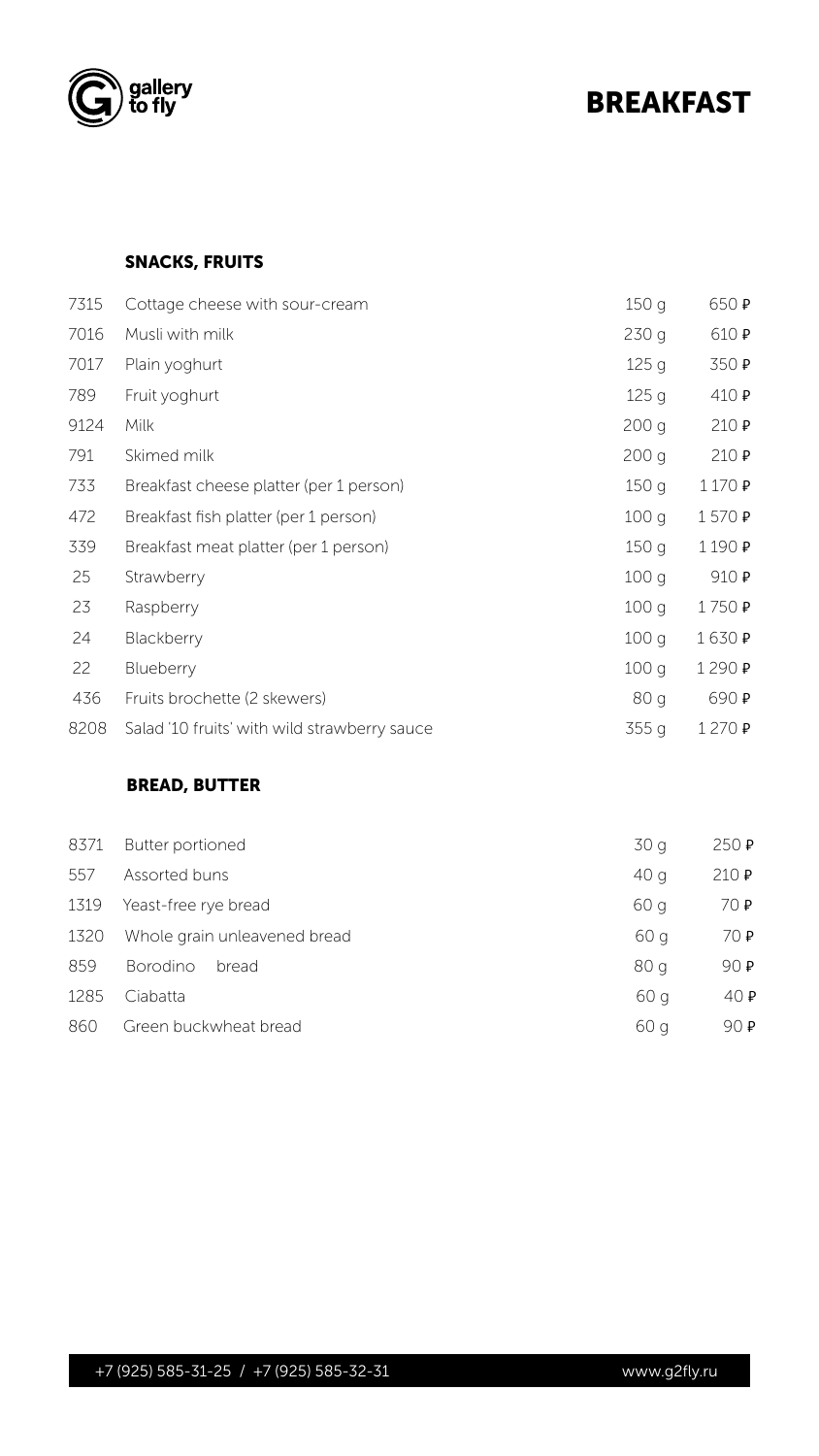



## HLS MENU

### BREAKFAST

| 8566 | Gluten-free wrap with chia seeds, hummus            |       |       |
|------|-----------------------------------------------------|-------|-------|
|      | and roasted vegetables                              | 280 g | 930 P |
| 8567 | Gluten-free wrap with chia seeds and turkey         | 360 g | 930 P |
| 8568 | Cauliflower risotto with coconut sauce and shrimp   | 330 g | 1430P |
| 1854 | Green buckwheat fettuccine with tempe, vegetables   |       |       |
|      | and coconut sauce                                   | 350 g | 1350P |
| 1890 | Green buckwheat fettuccine with vegetables,         |       |       |
|      | turmeric and shrimps                                | 390 g | 1350P |
| 1891 | Zucchini spaghetti with smoked tofu and tomato stew | 400 g | 1150P |
|      |                                                     |       |       |

#### **DESSERTS**

| 1855 Low-carb paleo vanilla chia pudding with berries               | 210q     | 930P  |
|---------------------------------------------------------------------|----------|-------|
| 1822 Anti-inflammatory energy ball with ginger and turmeric (3 pcs) | 60 a     | 450P  |
| 8669 Chocolate mousse with coconut granola                          | 110 a    | 890 P |
| 8571 Berry ravioli with nut filling                                 | 100/20 g | 1130P |
| 1892 Chocolate brownie with zucchini and cherries                   | 145 a    | 850P  |

| 1852 | Lactose-free millet pancakes with coconut urchin |         |       |  |
|------|--------------------------------------------------|---------|-------|--|
|      | and cashew sour cream                            | 160/50q | 910P  |  |
| 1888 | Wild berry and almond milk smoothies             | 225q    | 650P  |  |
|      |                                                  |         |       |  |
|      | <b>COLD STARTERS AND SALADS</b>                  |         |       |  |
| 8562 | Roll with quinoa and quacamole                   | 150q    | 970P  |  |
| 8563 | Trio toast on green buckwheat bread              | 280 g   | 870 P |  |
| 8565 | 'Caesar' salad with baked chickpeas and turkey   | 220q    | 1210P |  |
| 1850 | Cauliflower tabouleh with artichokes and spinach | 200q    | 1070P |  |
| 1851 | Avocado and green peas hummus with chickpeas     |         |       |  |
|      |                                                  |         |       |  |

| and fresh vegetables |  | 890 P |
|----------------------|--|-------|
|----------------------|--|-------|

### HOT DISHES AND STARTERS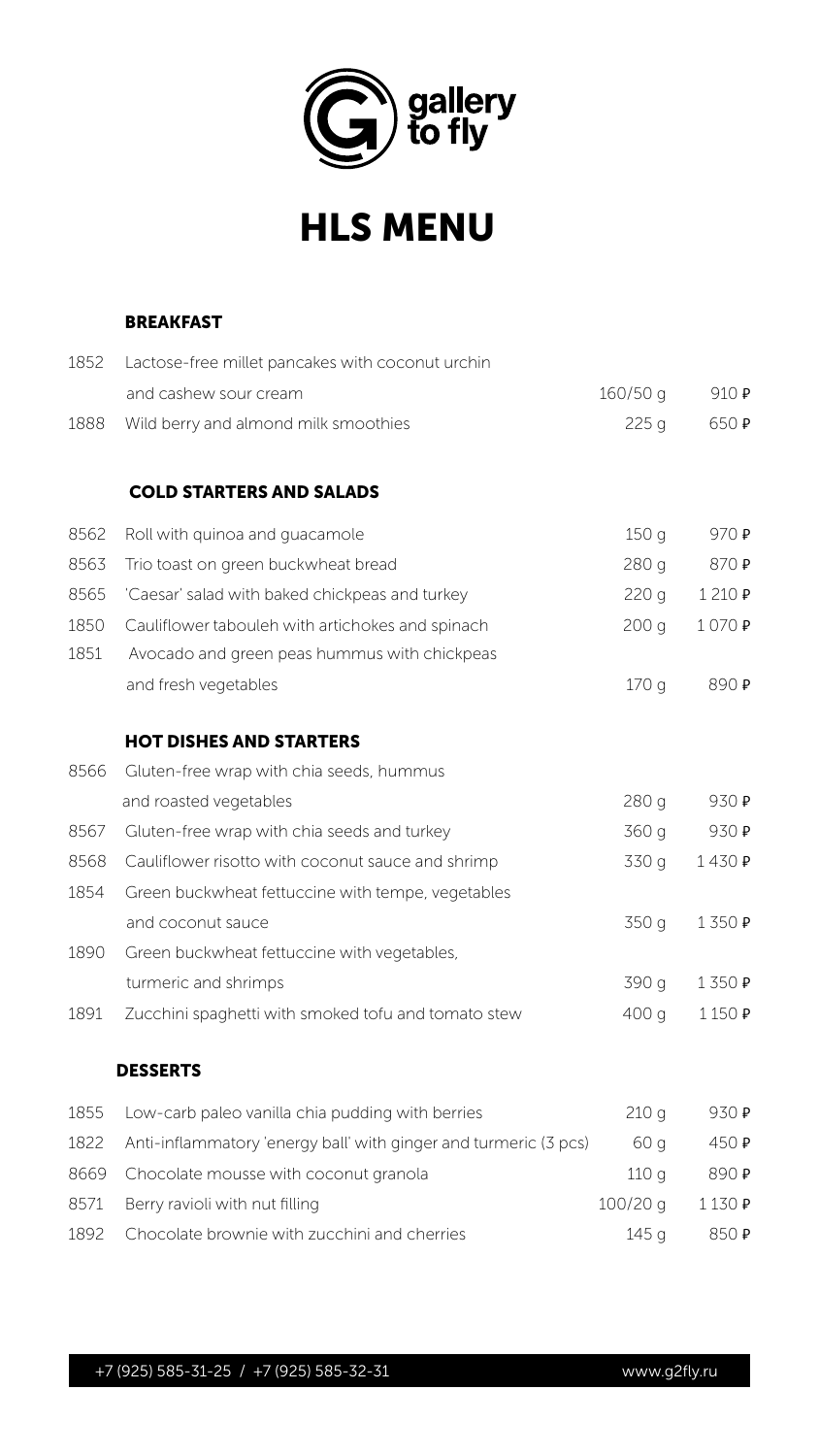

### STARTERS

| 341  | Bruschetta with crab                                  | 200q      | 1490P |
|------|-------------------------------------------------------|-----------|-------|
| 58   | Bruschetta with rostbeef                              | 200q      | 870₽  |
| 2588 | Hummus with vegetables                                | 240 g     | 830 P |
| 2306 | Trio brioche with chicken liver cream and tomato jam  | 225q      | 810 P |
| 2002 | Salmon tartare with avocado, crab and cucumber slices | 330/70 g  | 2270P |
| 8377 | Burrata with mixed tomatoes and creamy garlic sauce   | 350 g     | 1730P |
| 1032 | Vegetable cruditos with cheese sauce (per 2 persons)  | 450/50 g  | 2230P |
| 7426 | Assortment of fresh sliced vegetables (per 2 persons) | 500/30 g  | 1550P |
| 8211 | Assorted cheeses (per 2 persons)                      | 270/160 g | 4150P |
| 7412 | Seafood platter (per 2 persons)                       | 790 g     | 7350P |
| 7420 | Fish platter (per 2 persons)                          | 250/250 g | 4230P |
| 7423 | Meat platter (per 2 persons)                          | 300/150 g | 3850P |

### SALADS

| 7406 | Fresh vegetable salad                                  | 310 g | 1090P         |
|------|--------------------------------------------------------|-------|---------------|
| 7801 | Green salad                                            | 230q  | 1150P         |
| 751  | Plain salad with tomato, cucumber & avocado            | 410q  | 1350P         |
| 7433 | Vinaigrette - beetroot salad                           | 200q  | 850 P         |
| 7419 | Tomato salad with basil                                | 240q  | 1050P         |
| 2682 | Warm salad with eggplant, tomato and quinoa            | 300 g | 1170P         |
| 2136 | Kale, artichoke and olive tapenade salad               | 250q  | 1790P         |
| 7425 | Greek salad                                            | 375 g | 1410P         |
| 7405 | Crab, tomato and iceberg lettuce salad                 | 310 g | 2490P         |
| 8376 | Green salad with crab, shrimps and papaya              | 240q  | 2390P         |
| 517  | Nicoise salad with tuna                                | 250g  | 1710P         |
| 4106 | Gallery' salad with salmon                             | 400 g | 1790P         |
| 7411 | Classic rucola & prawn salad with avocado and parmesan | 255q  | 1830 P        |
| 7415 | Seafood salad with ginger sauce and asparagus          | 315q  | 2470P         |
| 1747 | Octopus carpaccio with young potatoes, capers          |       |               |
|      | and cherry tomatoes                                    | 270q  | 2470P         |
| 2455 | Salmon poke with quinoa and broccoli                   | 390 g | 1810 <b>P</b> |
| 2456 | Salad with crab, avocado and ginger sauce              | 297 g | 2150P         |
| 2457 | Salad with shrimps, asparagus and wasabi sauce         | 320 g | 1810P         |
| 2258 | Caesar' salad with shrimp                              | 230q  | 1990P         |

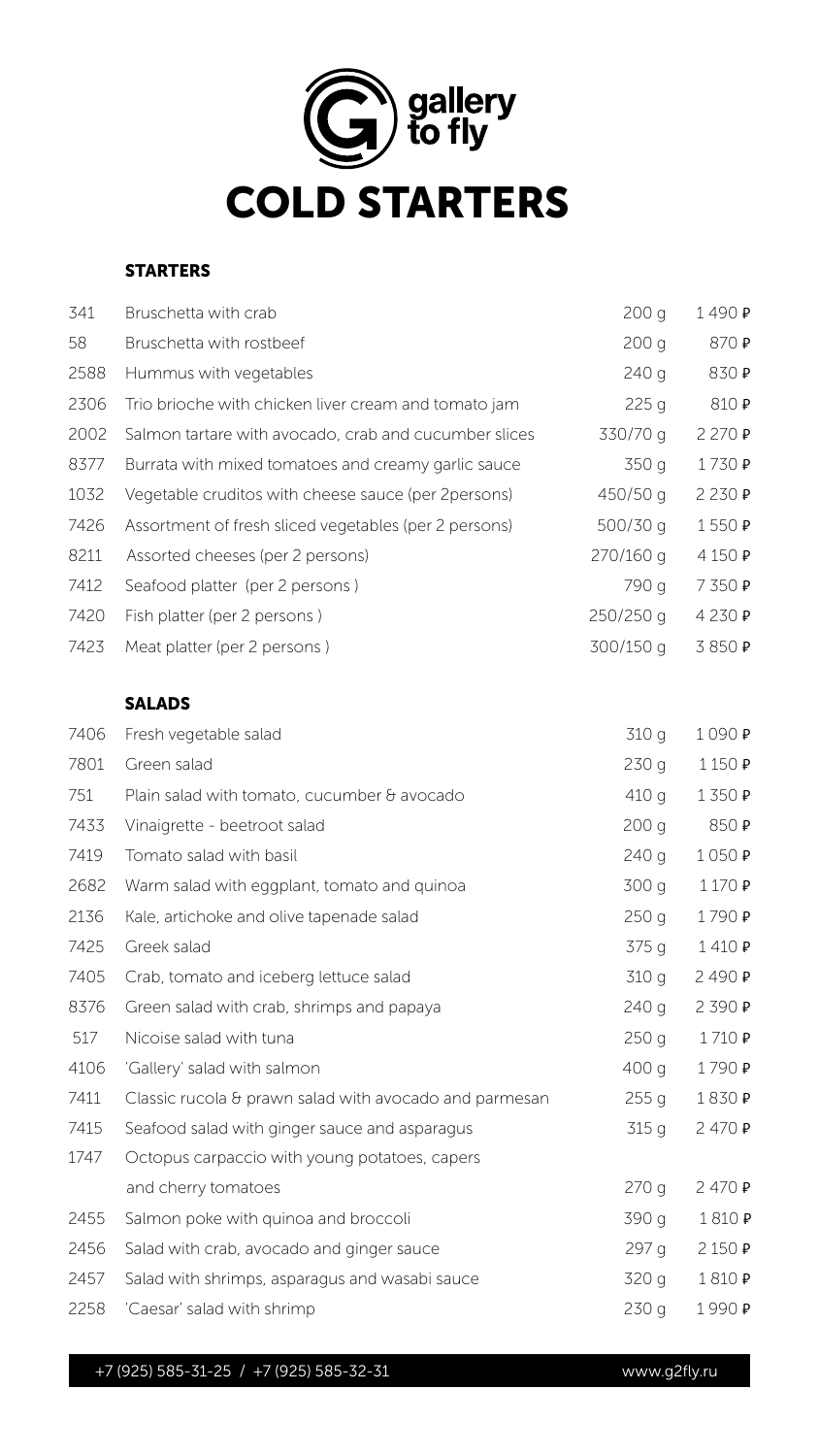



## COLD STARTERS

| 335 Caesar' salad with chicken                           | $230q + 1590P$            |                  |
|----------------------------------------------------------|---------------------------|------------------|
| 7432 Olivier - Classic Russian salad with smoked chicken | 200 g                     | 910 $\mathsf{P}$ |
| 7410 Mixed salad with quail and prunes                   | $250q$ 1950 $\,$ <b>P</b> |                  |
| 1196 Spicy beef salad with mango                         | $220q$ $2130P$            |                  |
| 8370 Warm salad with veal and young potatoes             |                           | $300q$ $2130P$   |

### GASTRONOMY

| 855  | Lemon 1 pc                                     | 200 g            | 390 P |
|------|------------------------------------------------|------------------|-------|
| 8425 | Lime 1 pc                                      | 200q             | 290P  |
| 9113 | Fresh avocado                                  | 100q             | 610P  |
| 9112 | Olives                                         | 100q             | 790 P |
| 9111 | <b>Black olives</b>                            | 100q             | 790 P |
| 9115 | Pickled cucumbers                              | 100q             | 410P  |
| 9140 | Soft-salted cucumber                           | 200q             | 490 P |
| 9118 | Mix salad leaves                               | 100q             | 870₽  |
| 9146 | Mix herbs (parsley, dill, mint, basil, chives) | 100q             | 810 P |
| 1245 | Fresh mint                                     | 100q             | 670P  |
| 1476 | Salmon caviar                                  | 100q             | 1490P |
| 1477 | Caviar garnish                                 | 90 g             | 550P  |
| 9119 | Light-salted salmon                            | 100g             | 1370P |
| 2482 | Smoked trout                                   | 100q             | 1370P |
| 9110 | <b>Butterfly shrimps</b>                       | 70 g             | 990 P |
| 7430 | Roast beef                                     | 100q             | 770P  |
| 9165 | Veal tongue                                    | 100q             | 950P  |
| 1140 | Lemon sauce                                    | 50q              | 250P  |
| 657  | Caesar sauce                                   | 50q              | 350P  |
| 658  | Italian sauce                                  | 50g              | 250P  |
| 639  | Yogurt sauce                                   | 50q              | 250P  |
| 1238 | Pesto sauce                                    | 50q              | 430 P |
| 9166 | <b>Humus</b>                                   | 100 <sub>g</sub> | 490 P |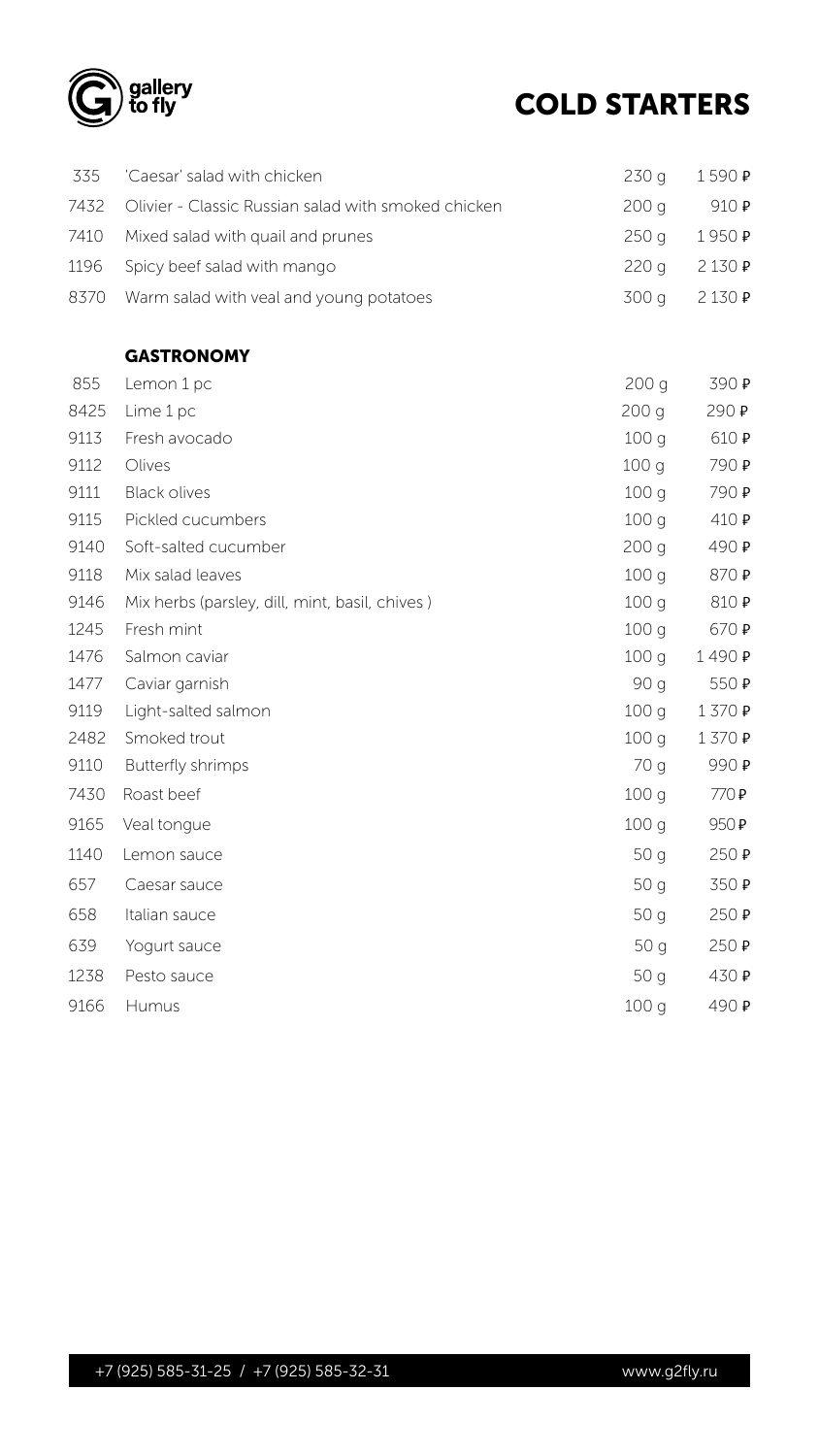



### ASIAN MENU

SUSHI

| 8101 | Salmon                    | 50q  | 790 P |
|------|---------------------------|------|-------|
| 8103 | Prawn                     | 50q  | 770P  |
| 8104 | Eel                       | 50q  | 890 P |
| 8108 | Spicy duncan with eel     | 60 g | 890 P |
| 8109 | Spicy duncan with tuna    | 60 g | 1030P |
| 8110 | Spicy duncan with salmon  | 60 g | 790 P |
| 8112 | Spicy duncan with crab    | 60 g | 970P  |
| 8114 | Spicy duncan with scallop | 60 g | 1010P |

### SASHIMI

|          | 4201 Salmon |                    | 60 g 1 050 P |
|----------|-------------|--------------------|--------------|
|          | 4204 Prawn  | 60 g 1190 <b>P</b> |              |
| 4203 Eel |             | 60 g 1 2 30 P      |              |

### ROLLS

| 111 Roll Volcano' | $200q + 1410P$ |
|-------------------|----------------|

| 工工工  | ROIL VOICANO                                    | ZUU Y | T <del>(</del> Terminal |
|------|-------------------------------------------------|-------|-------------------------|
| 8429 | Roll with eel and cucumber                      | 120q  | 1110P                   |
| 8445 | Warm roll with salmon and eel                   | 180 g | 1450P                   |
| 8444 | Roll crab with eel                              | 190 g | 1810P                   |
| 8401 | Spicy tuna hand roll                            | 120q  | 1450P                   |
| 8412 | Spicy eel roll                                  | 130q  | 1210P                   |
| 8413 | Spicy salmon roll                               | 130q  | 1110P                   |
| 8414 | Spicy tuna roll                                 | 130q  | 1390P                   |
| 8403 | California Sesame with crab                     | 180 g | 1770P                   |
| 8405 | California Tobico with crab                     | 200q  | 1950P                   |
| 8411 | Philadelphia roll                               | 230q  | 1810 <b>P</b>           |
| 8410 | Canadian roll                                   | 230 g | 1810P                   |
| 2562 | Roll with eel, crab and tobiko caviar           | 190 g | 1470P                   |
| 2564 | Roll with eel, philadelphia cheese and cucumber | 220q  | 1390P                   |
| 2552 | Roll with crab and seared salmon                | 200q  | 1710P                   |
| 8406 | Roll with cucumber                              | 120q  | 810 P                   |
| 8404 | Roll with avocado                               | 120g  | 810 P                   |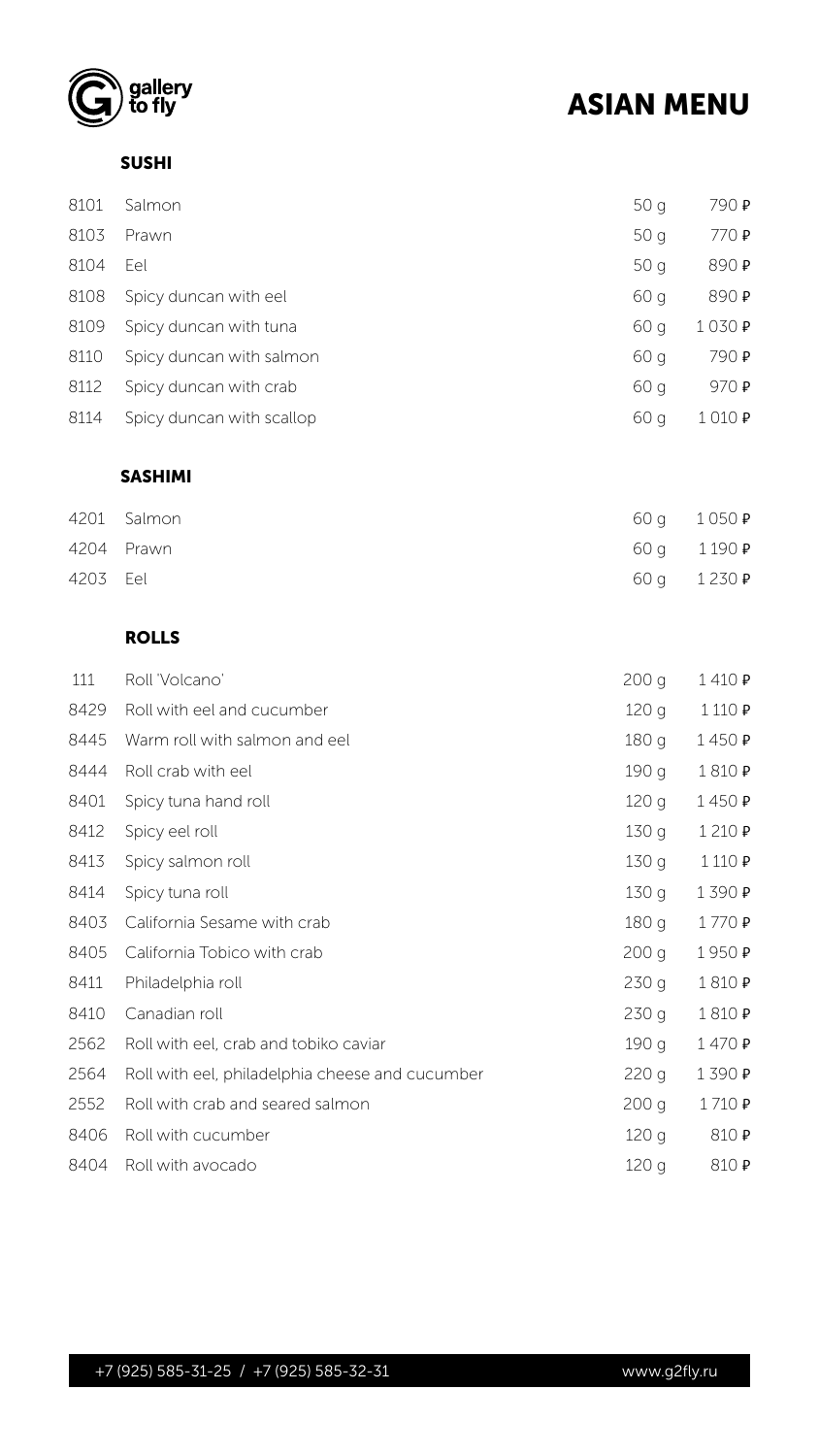



### ASIAN MENU

### COLD STARTERS

| 4101 Salmon tartare                |                         | $100q$ $1290P$ |
|------------------------------------|-------------------------|----------------|
| 4103 Kaiso salad with peanut sauce | $100/40$ q 670 <b>P</b> |                |

### HOT STARTERS AND DISHES

| 516  | Miso soup                                     | 300 g      | 790 P |
|------|-----------------------------------------------|------------|-------|
| 109  | Miso soup with kimchi and salmon              | 450/100 g  | 910P  |
| 1255 | Tom Yam soup with seafood                     | 450/100 g  | 1390P |
| 504  | Gyoza with shrimps                            | $100/30$ g | 1110P |
| 14   | Gyoza with chilean sea bass                   | $100/30$ g | 1490P |
| 1772 | Spring roll with vegetables (2 pcs)           | $120/30$ g | 870 P |
| 1774 | Spring roll with shrimps (2 pcs)              | $120/30$ g | 1110P |
| 7520 | 'Wasabi' Prawn                                | 235q       | 1750P |
| 7504 | Fried rice japanese style with wok vegetables | 250q       | 1130P |

| 7502 Fried rice japanese style with fish and miso sauce     | $290 \text{ q}$ $1270 \text{ P}$ |
|-------------------------------------------------------------|----------------------------------|
| 7503 Fried rice japanese style with beef and teriyaki sauce | $285 \text{ q}$ 1250 P           |
| 8601 Asian style sea bass                                   | $200q + 1730P$                   |
| 481 Chicken curry with rice                                 | $350q$ 1130 P                    |
| 2743 Vegetable curry with rice                              | 350 g 990 P                      |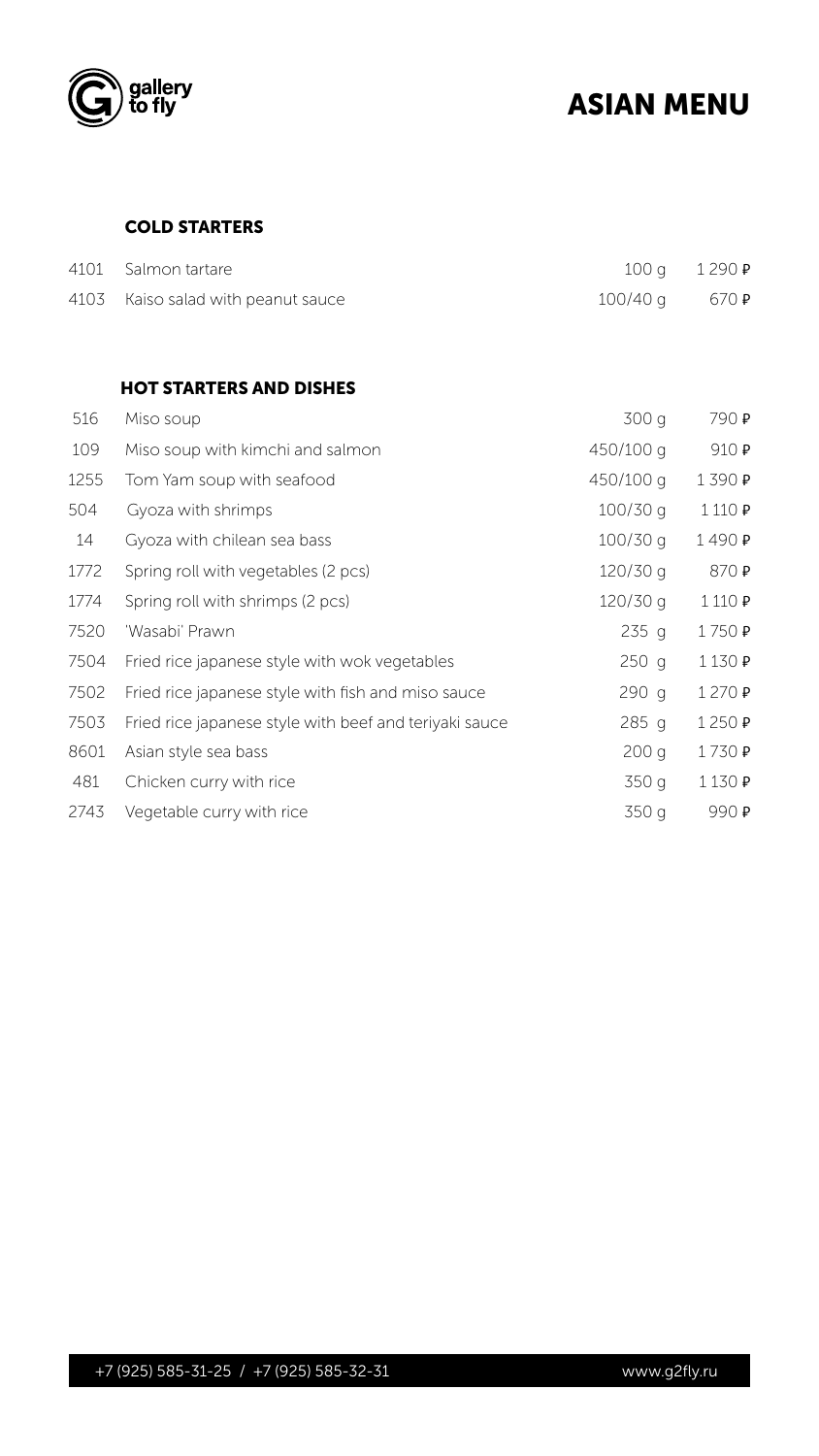

### COLD CANAPE 1 PCS

| 1440 | Mini croissant with tuna and apple                    | 90 g | 470P  |
|------|-------------------------------------------------------|------|-------|
| 1444 | Mini croissant with salmon and pesto                  | 80 g | 490 P |
| 9251 | Zucchini with philadelphia cheese                     | 15q  | 270P  |
| 9259 | Mozarella aubergine rolls                             | 17q  | 270P  |
| 9261 | Cherry tomatoes with mozarella                        | 28q  | 270P  |
| 9253 | Cruditos with cheese sauce                            | 52q  | 430P  |
| 9242 | Cheeses assorted                                      | 54q  | 530P  |
| 2599 | Profiteroles with cheese cream and black chanterelles | 60q  | 410P  |
| 9244 | Pancakes with red caviar and philadelphia             | 25q  | 370P  |
| 9243 | Red caviar blinis with sour cream                     | 17q  | 370P  |
| 473  | Canape with black caviar and scallop                  | 15q  | 630 P |

| 9262 | Cherry tomatoes with crab                    | 24q             | 430 P |
|------|----------------------------------------------|-----------------|-------|
| 9266 | Salted salmon canape                         | 27q             | 390 P |
| 9255 | Salmon tartar                                | 23q             | 370P  |
| 477  | Canape with salami                           | 15q             | 390 P |
| 9248 | Vitello tonato with capers                   | 30q             | 350 P |
| 9260 | Roastbeef with ceasar sauce                  | 27q             | 350 P |
| 209  | Roast beef with truffle paste and pistachios | 15 <sub>q</sub> | 350 P |
| 9271 | Pair of mini sandwiches with shrimp avocado  | 100q            | 450P  |
| 9272 | Pair of mini chicken sandwiches              | 100q            | 450P  |
| 9273 | Pair of mini tuna sandwiches                 | 100q            | 450 P |
| 476  | Pair of mini roastbeef sandwiches            | 100q            | 450 P |



## FINGER FOOD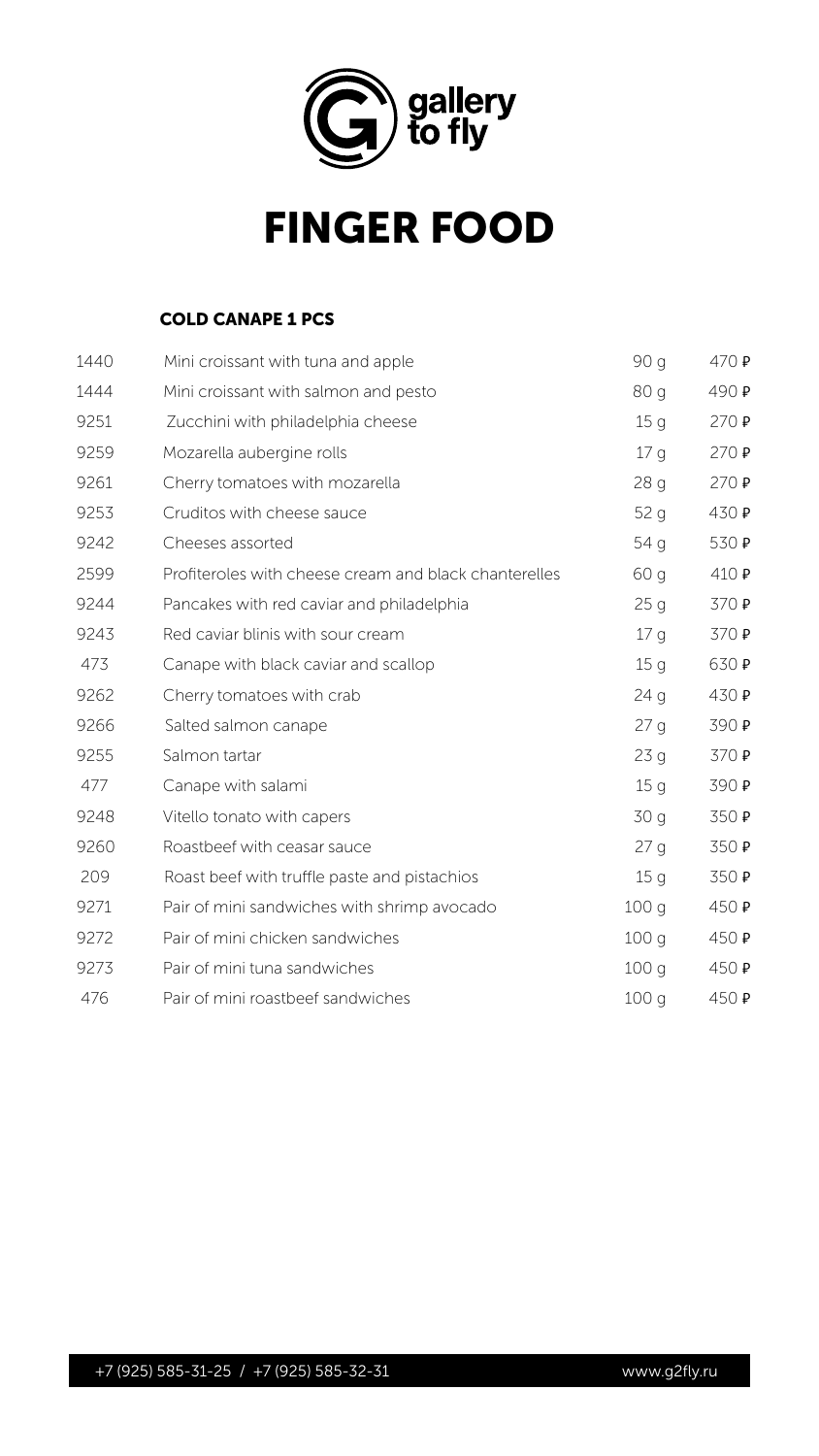



### FINGER FOOD

#### **HOT**

| 9854 | Spring roll with vegetables                    | 35 g | 310 P |
|------|------------------------------------------------|------|-------|
| 9802 | Julien in valovan                              | 26q  | 290 P |
| 1513 | 'Kataifi' shrimp with mango sauce              | 34 g | 390 P |
| 9823 | Shrimps brochette                              | 30q  | 370 P |
| 9822 | Squid brochette                                | 25q  | 370 P |
| 9820 | Salmon brochette                               | 27q  | 430 P |
| 9818 | Chicken brochette                              | 35q  | 330 P |
| 9821 | Beef brochette                                 | 36 g | 630 P |
| 9828 | Fish patties with rucola sauce                 | 33q  | 370 P |
| 9804 | Crab patties                                   | 35q  | 530 P |
| 1511 | Chicken wings with truffle sauce and bbq sauce | 50q  | 390 P |
| 9858 | Mini burgers                                   | 90 g | 450 P |

\* If you would like to include positions from the canape menu card into your order, please, send your orders before or coordinate the possibility of making there of with an operator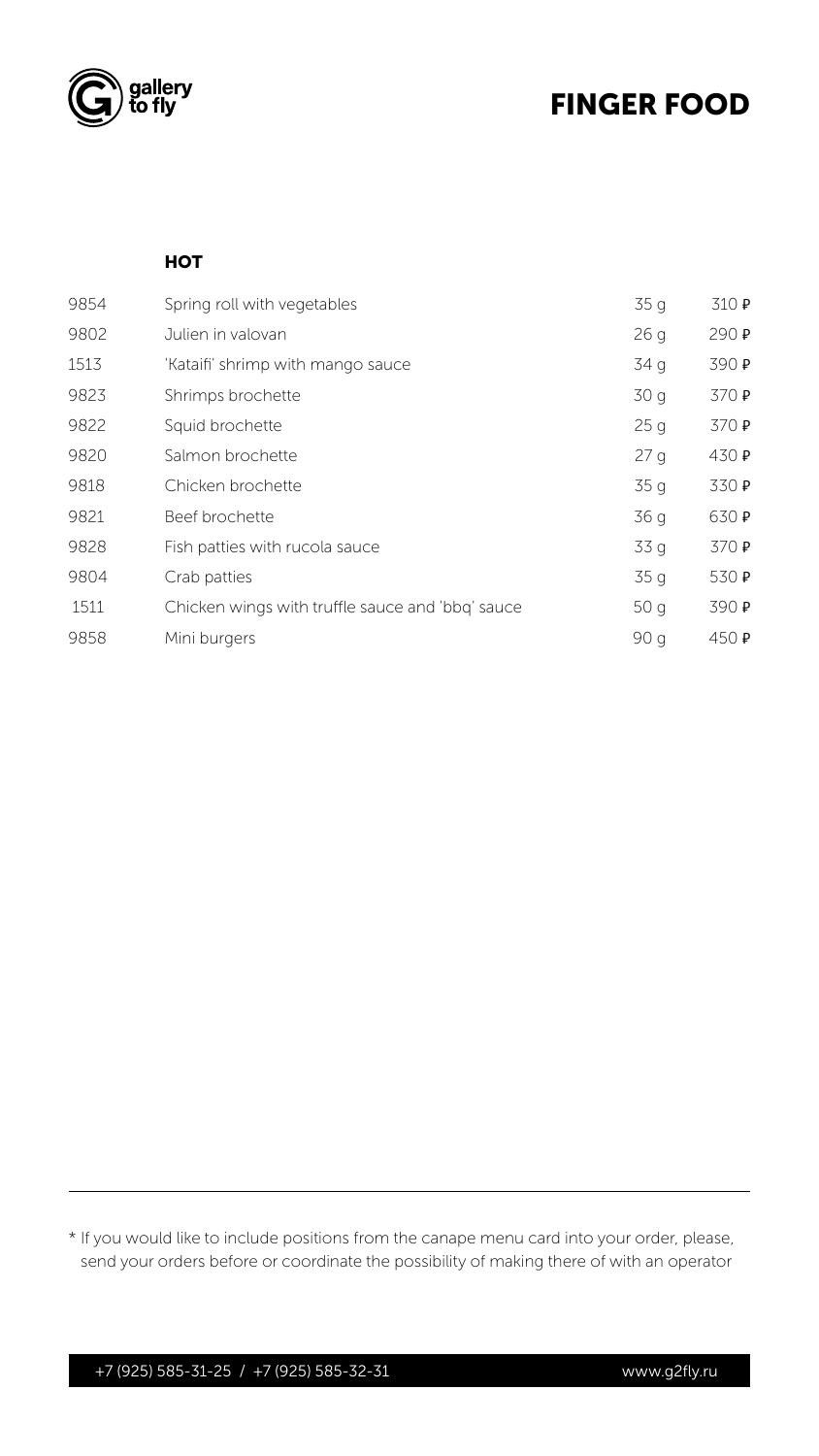



### FINGER FOOD

### DESSERT

| 9850 | Strawberry in white chocolate    | 30 g            | 270P  |
|------|----------------------------------|-----------------|-------|
| 9852 | Strawberry in dark chocolate     | 30q             | 270P  |
| 9843 | Mini cake 'Bailey's'             | 20q             | 370P  |
| 2815 | Mini strawberry and spinach cake | 30q             | 330P  |
| 9841 | Mini cheesecake                  | 24q             | 310P  |
| 9837 | Mini cake 'Pigeon milk'          | 20q             | 310P  |
| 9856 | Mini Tokio tower                 | 25q             | 350 P |
| 9838 | Mini cake caramel-cheese         | 20q             | 290P  |
| 9855 | Mini Honey cake                  | 25q             | 290P  |
| 195  | Mini tartlet with blueberry      | 21q             | 370P  |
| 9848 | Mini tartlet with blackberry     | 13q             | 370P  |
| 9846 | Mini tartlet with raspberry      | 13 <sub>q</sub> | 370 P |
| 9834 | Mini tartlet with berries        | 15 <sub>q</sub> | 450P  |
| 9847 | Mini tartlet with strawberry     | 15q             | 370P  |
| 9845 | Mini tartlet with fruits         | 15q             | 370P  |
| 9501 | Mini vanilla eclairs             | 20q             | 270P  |

| 9502 Mini chocolate eclairs      | $20q$ $270P$         |  |
|----------------------------------|----------------------|--|
| 8293 Chocolate salami            | 40 g $270 \text{ P}$ |  |
| 2218 Sesame-vanilla candy        | $15q$ 350 <b>P</b>   |  |
| 2217 Sea buckthorn-caramel candy | $15q$ 350 <b>P</b>   |  |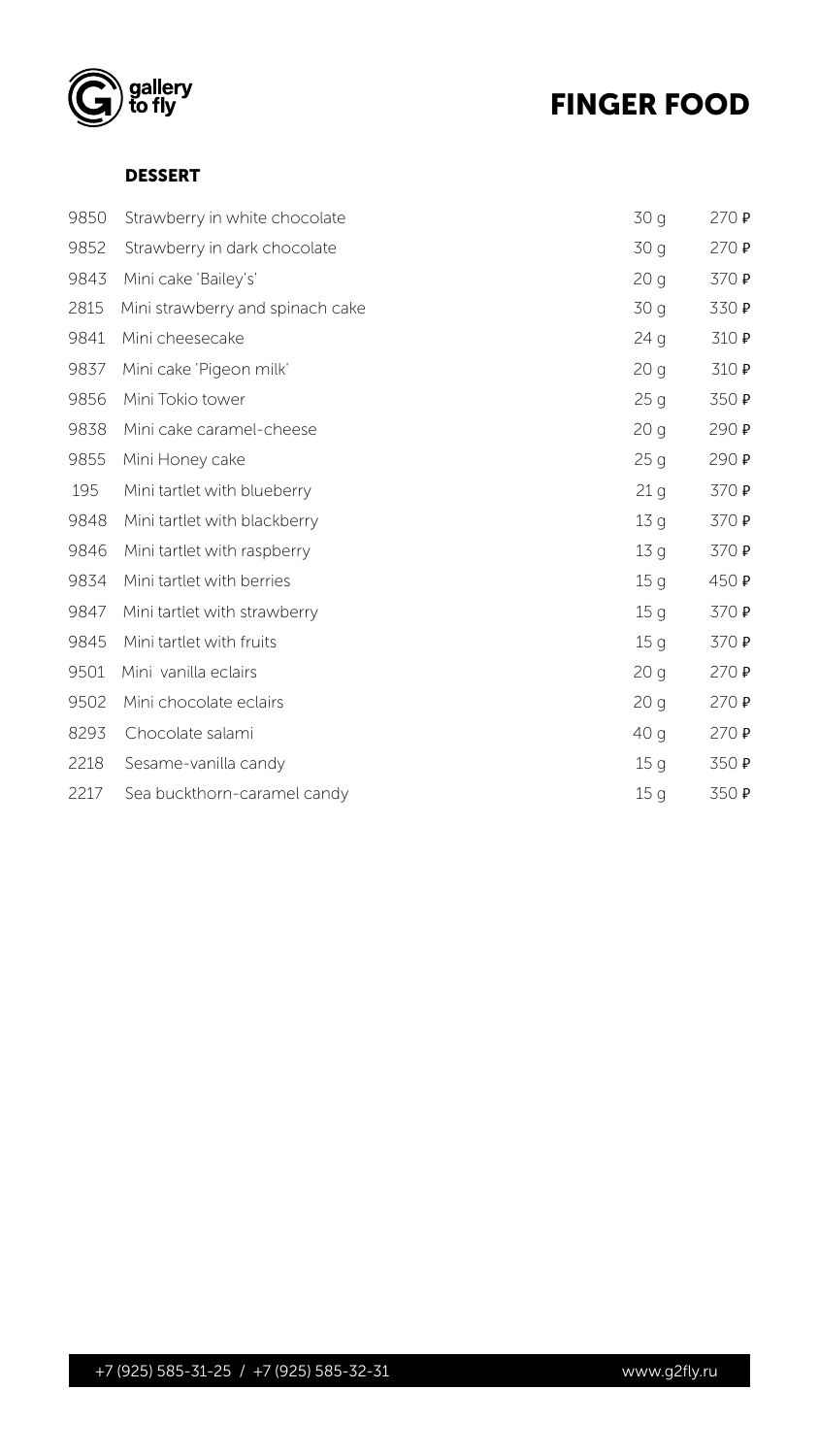

| 1435   | Croissant with salmon and pesto      | 160 g            | 970P                |
|--------|--------------------------------------|------------------|---------------------|
| 1431   | Croissant with tuna and apple        | 180 g            | 870₽                |
| 1559   | Open salmon sandwich                 | 140 g            | 910P                |
| 1560   | Open roastbeef sandwich              | 150q             | 870 P               |
| 172    | Sandwich with mozzarella             | 140 g            | 970P                |
| 92     | Salmon sandwich                      | 140 g            | 970P                |
| 432    | Tuna sandwich                        | 200q             | 730 P               |
| 555    | Sandwich with avocado and shrimps    | 200q             | 790 P               |
| 1178   | Sandwich with smoked chicken         | 180 g            | 790 P               |
| 1180   | Sandwich with chicken and boiled egg | 180 g            | 770P                |
| $\cap$ | Doacthoof candwich                   | 150 <sub>2</sub> | $\Omega$ ת $\Omega$ |

| 95   | Roastbeef sandwich                 | 150 g | 970P  |
|------|------------------------------------|-------|-------|
| 1179 | Sandwich with ham and cheese       | 190 g | 750 P |
| 532  | Club sandwich                      | 350 g | 850₽  |
| 538  | Mozzarella panini                  | 230g  | 970P  |
| 537  | Salmon panini                      | 175q  | 1030P |
| 534  | Tuna panini                        | 200q  | 750 P |
| 2102 | Panini with avocado and shrimps    | 200q  | 810 P |
| 1176 | Panini with smoked chicken         | 210q  | 810 P |
| 1175 | Panini with chicken and boiled egg | 210q  | 790 P |
| 539  | Roastbeef panini                   | 150q  | 970P  |
| 1177 | Ham and cheese panini              | 220q  | 770 P |



## SANDWICHES AND PANINI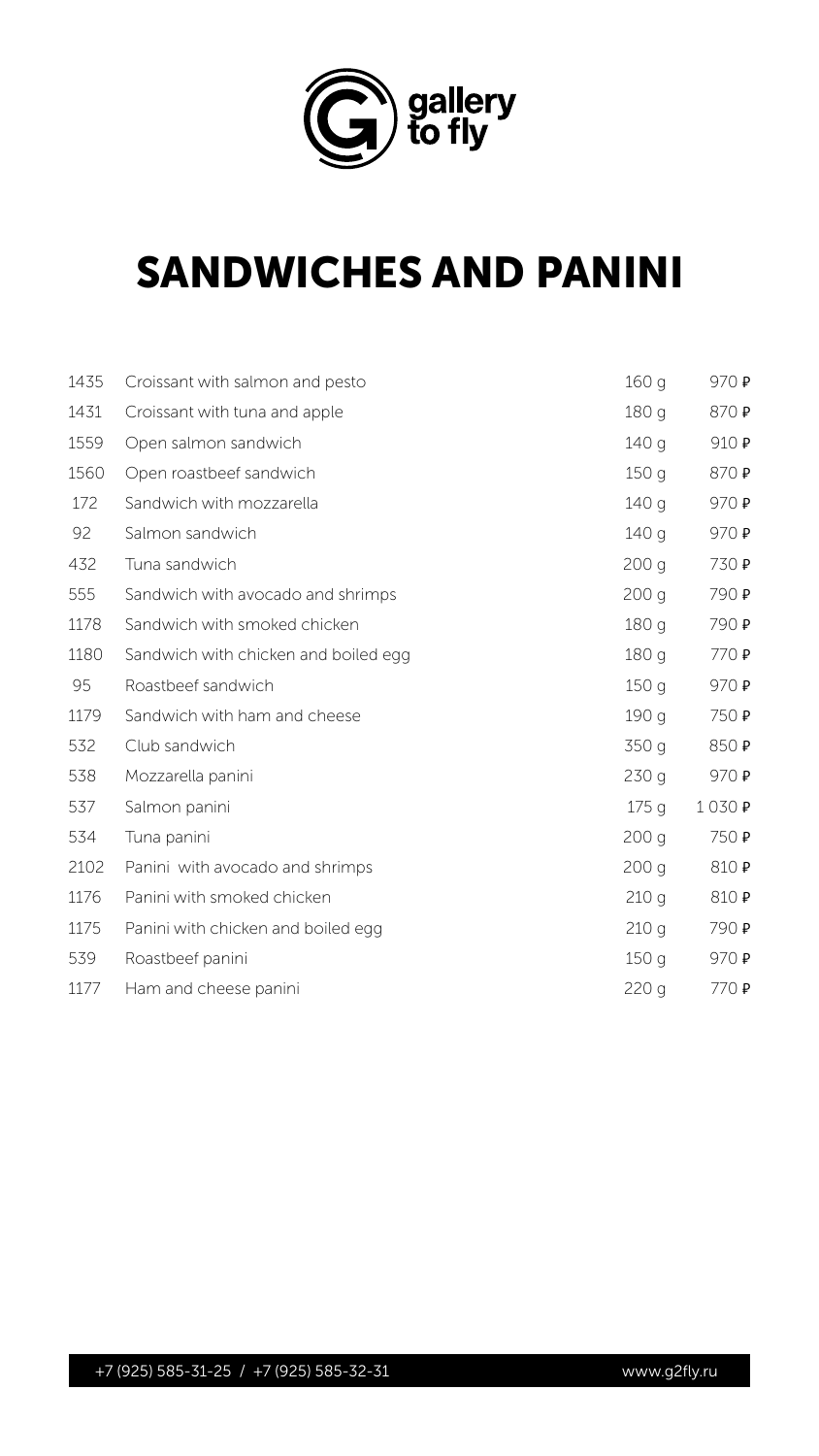

### HOT STARTERS

| 7508 | Traditional Russian blini with sour cream    | 120/50 g   | 570 P  |
|------|----------------------------------------------|------------|--------|
| 7505 | Traditional Russian blini with salmon        | 120/50 g   | 850₽   |
| 7515 | Traditional Russian blini with salmon caviar | $120/35$ q | 850₽   |
| 7506 | Crab patties                                 | 235q       | 1990 P |
| 1775 | Fish patties                                 | 180 g      | 1030P  |
| 7507 | Chicken patties                              | $205$ g    | 1030P  |
| 8597 | Veal patties                                 | $200$ g    | 1130P  |
| 8598 | Chicken brochette                            | 195 g      | 770P   |
| 1329 | Shrimps brochette                            | 185 g      | 1130P  |
| 2222 | Mushroom julienne in Russian style           | 180 g      | 830 P  |
| 2499 | Baked camembert with truffle and fennel jam  | 250g       | 1210P  |
| 2746 | Argentine shrimps with aromatic herbs        | 200q       | 1550P  |

### SOUPS

| 596  | Fish soup                                                  | 300 g     | 910P   |
|------|------------------------------------------------------------|-----------|--------|
| 7606 | Chicken broth with home-made noodles                       | 360 g     | 790 P  |
| 49   | Sorrel and cabbage soup with yeal tongue                   | 330/50 g  | 810 P  |
| 7612 | Borsch – beetrot soup                                      | 430 g     | 930 P  |
|      | <b>HOT DISHES</b>                                          |           |        |
| 2560 | Octopus with potatoes, sun-dried tomatoes and pepper sauce | 450 g     | 2630P  |
| 666  | Baked crab phalanges with green salad                      | 315q      | 3790P  |
| 8552 | Dumplings with salmon, scallops and black bean cream sauce | 260q      | 1770P  |
| 7914 | Steamed salmon with cream and slices of cauliflower        | 300 g     | 1990 P |
| 521  | Murmansk cod with saffron sauce and vegetables             | 180/200 g | 1570P  |
| 2460 | Sablefish with spinach and tomato and olive relish         | 170/50q   | 1670P  |
| 2219 | Flounder steak with young potatoes and tartar sauce        | 300/170 g | 1450P  |
| 2047 | Chilean seabass backed in parchment with jasmin rice       | 250q      | 3130P  |
| 839  | Kiev-style chicken cutlet with cucumber and ceviche sauce  | 250q      | 1170P  |
| 643  | Tabaka chicken with potatoes                               | 750 g     | 1570P  |
| 849  | Tandoori chicken breast with couscous                      | 310 g     | 1190P  |

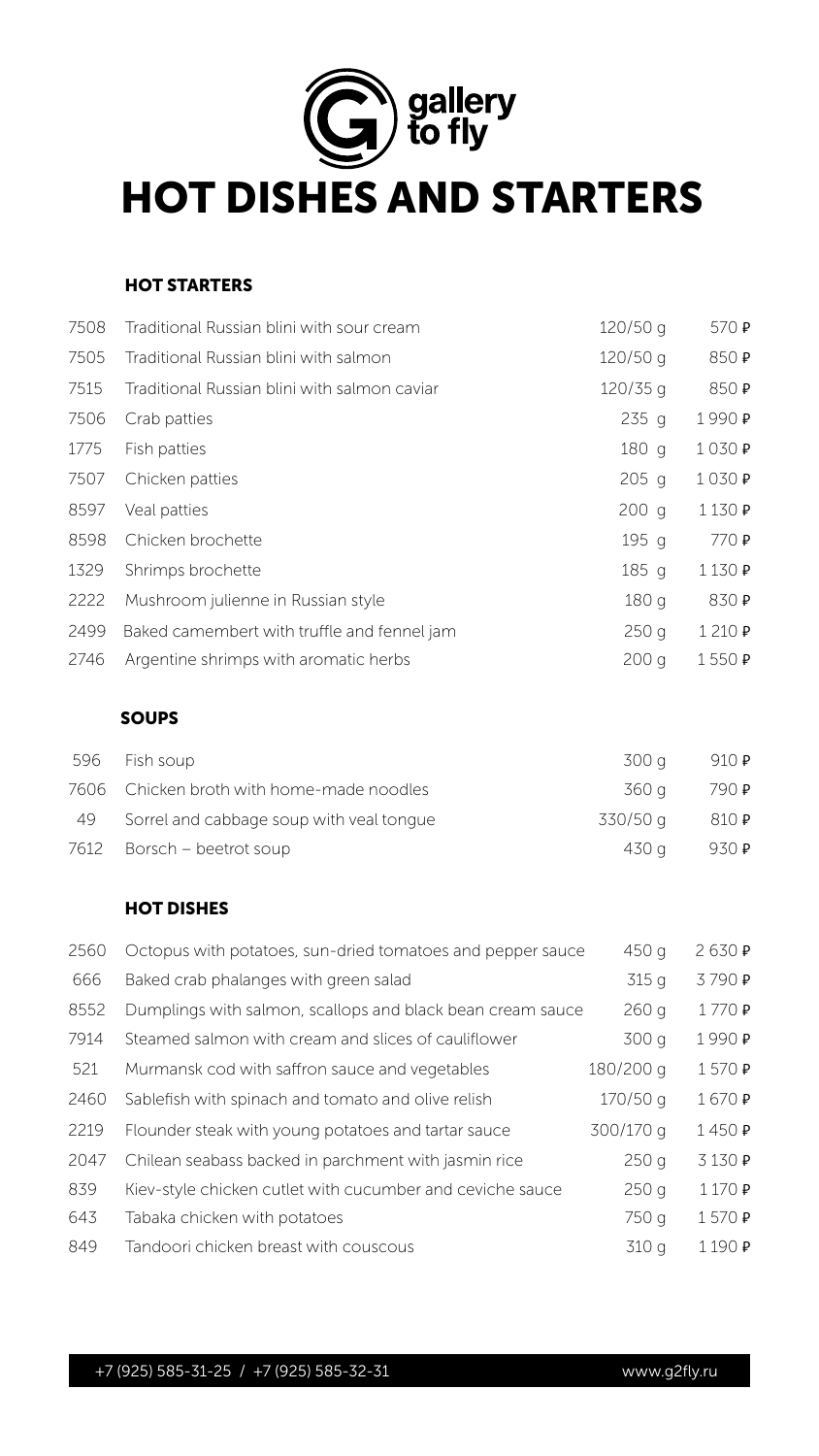

| 2043 | Duck breast with celery cream and lychee sauce           | 400 g | 2050P  |
|------|----------------------------------------------------------|-------|--------|
| 1204 | Duck leg confit with mini-romaine salad and orange puree | 350 g | 1930 P |
| 660  | Rabbit patties with cauliflower                          | 410q  | 1330P  |
| 7911 | Rack of lamb with spicy eggplant                         | 330 g | 3630P  |
| 840  | Pelmeni – Russian ravioli with chopped veal              | 375q  | 1310P  |
| 1203 | Beef fillet with mashed parsnip and truffles             | 400 g | 3970P  |
| 514  | Classic Viennese schnitzel with potato salad             |       |        |
|      | and cranberry jam                                        | 320 g | 1510P  |
| 642  | <b>Beef Stroganoff</b>                                   | 200q  | 2010P  |
| 2313 | Veal cheeks with ptitim and roasted pepper salsa         | 390 g | 1690 P |
| 553  | Veal in pepper sauce                                     | 440 g | 1830 P |
|      |                                                          |       |        |



### PASTA AND RISOTTO

| 3466 Mushroom risotto | $275q$ $1310P$ |  |
|-----------------------|----------------|--|
| 2044 Crab risotto     | $280q$ $2010P$ |  |

| 3469 Penne with tomato and basil sauce | $320 g$ $1270 P$ |       |
|----------------------------------------|------------------|-------|
| 3483 Fettuccine with black truffle     | 200 g            | 1610P |
| 3463 Spaghetti with seafood            | 500 g $1870P$    |       |
| 1429 Pasta with pesto sauce and salmon | 400 g $1490P$    |       |
| 1702 Spaghetti Bolognese               | 400 g $1210P$    |       |
| 3470 Spaghetti alla carbonara          | 470 g $1190P$    |       |

#### FROM THE GRILL

| 337  | Scallop with tomato concassé        | 130/50 g   | 2110P     |
|------|-------------------------------------|------------|-----------|
| 2691 | Octopus with tapenade sauce         | 130/50 g   | 3 2 3 0 P |
| 334  | Salmon with lemon sauce             | $155/50$ g | 1990 P    |
| 7905 | Chilean sea-bass                    | $145/50$ q | 5350P     |
| 7906 | Chicken breast with tomato salsa    | $160/50$ g | 1150P     |
| 340  | Rack of lamb with yogurt sauce      | $250/50$ g | 3190P     |
| 503  | Chateaubriand with pepper sauce     | $160/50$ g | 3670P     |
| 2371 | Ribeye steak with pepper sauce      | 300/50 g   | 4250P     |
| 2226 | Veal on the bone with juniper sauce | 300/50 g   | 2630P     |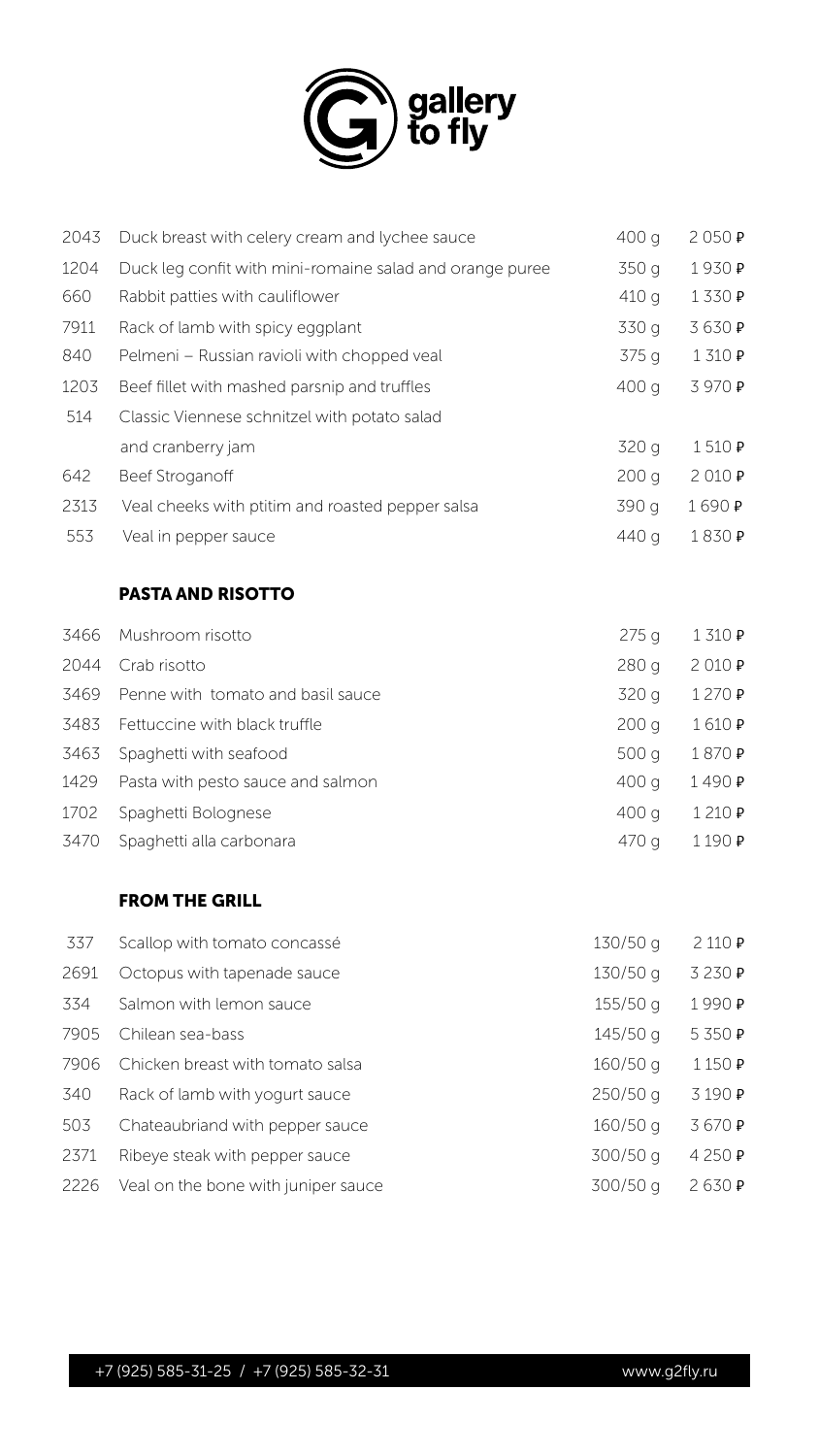



### HOT DISHES AND STARTERS

#### SIDE DISHES

| 1098 | Couscous with vegetables             | 240 g            | 630 P |
|------|--------------------------------------|------------------|-------|
| 7821 | Steamed vegetables with yogurt sauce | 270/100 g        | 1170P |
| 7809 | Vegetables in wok                    | 215q             | 830 P |
| 7804 | Grilled vegetables                   | 320 g            | 990 P |
| 7807 | Spinach with pine nuts and raisin    | 100q             | 830 P |
| 7808 | Steamed green asparagus              | 100q             | 1090P |
| 7910 | Grilled tomato                       | 150q             | 550 P |
| 7805 | Pan-fried oyster mushrooms           | 100q             | 690 P |
| 7812 | <b>Rice</b>                          | 200q             | 550P  |
| 7813 | Wild rice                            | 200q             | 630 P |
| 63   | Mixed rice                           | 200 <sub>g</sub> | 590 P |
| 7803 | Buckwheat with mushrooms and onion   | 200q             | 750 P |
| 1689 | Baked potatoes with sour cream       | 250q             | 610P  |
| 7819 | Boiled potatoes with herbs           | 200q             | 570P  |
| 7802 | Mashed potatoes                      | 250q             | 610P  |

| 7811 Young potato                      | $255q$ 610 P        |  |
|----------------------------------------|---------------------|--|
| 7806 Pan-fried potatoes with mushrooms | 260 g 790 P         |  |
| 7815 Spaghetti with olive oil          | $260q$ 550 <b>P</b> |  |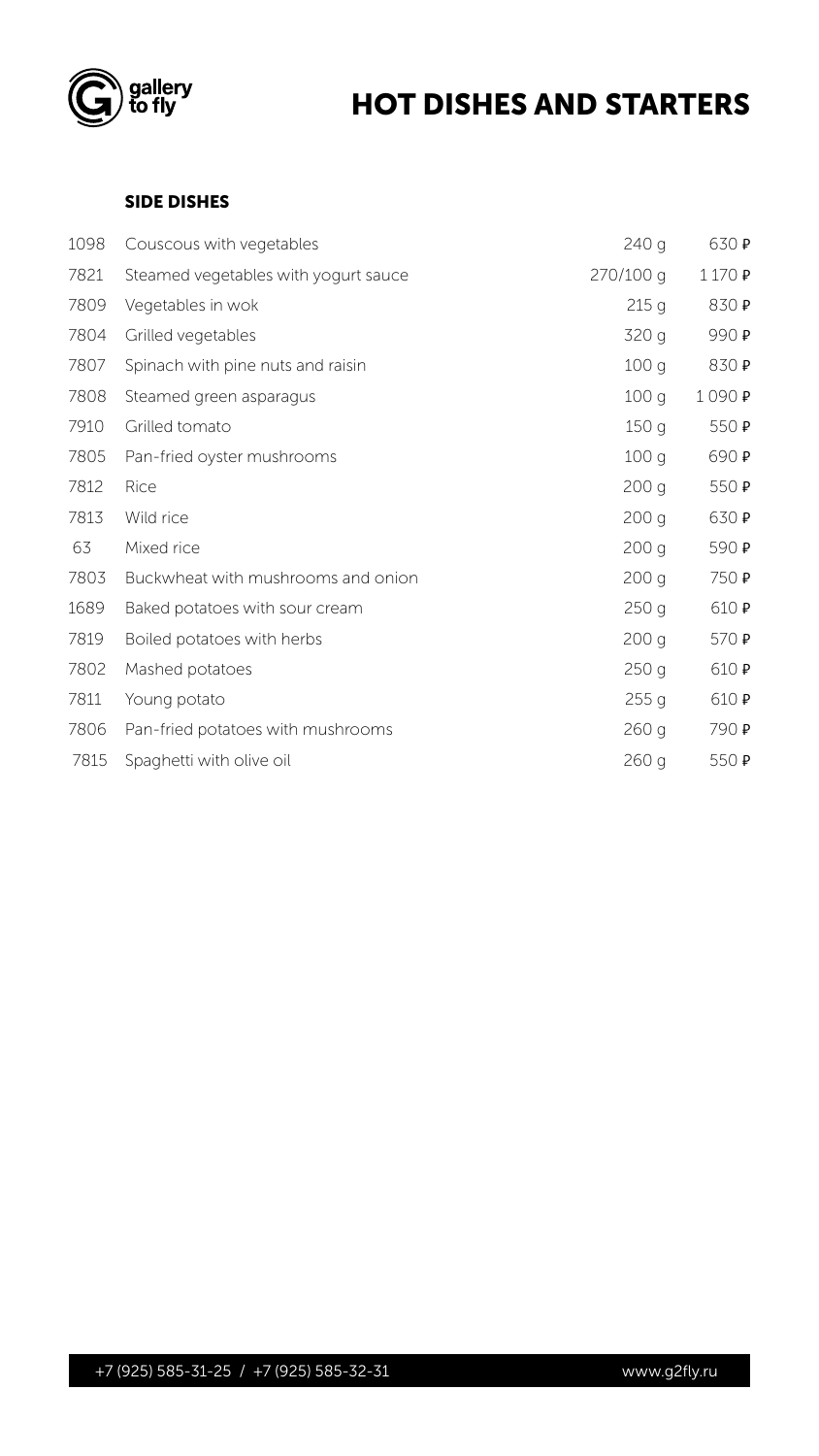



DESSERT

### CAKES

| 2570 | Mango-passionfruit tartlet with coconut mousse  | 160 g    | 830 P |
|------|-------------------------------------------------|----------|-------|
| 2185 | Vanilla eclair                                  | 65q      | 390 P |
| 2190 | Passionfruit-orange éclair                      | 70 g     | 390 P |
| 204  | Pistachio cake                                  | 120 г    | 1110P |
| 545  | 'Anna Pavlova' dessert                          | 150q     | 1150P |
| 8611 | 'Pigeon Milk' Cake                              | 130q     | 730 P |
| 8328 | Carrot cake                                     | 150q     | 710P  |
| 2506 | Cake with cheese mousse and confiture from wild |          |       |
|      | strawberry and raspberry                        | 125g     | 850 P |
| 8223 | "Bailey's' chocolate cake with bilberry sauce"  | 180 g    | 1150P |
| 8221 | Cheesecake with berry sauce                     | 275q     | 1110P |
| 8222 | Hot chocolate pie with vanilla sauce            | 120/50 g | 830 P |
| 8224 | Cherry pie with almond crust                    | 150q     | 1090P |
| 8210 | Fine apple-pie                                  | 330 g    | 890 P |
| 8299 | Apple strudel                                   | 250q     | 730 P |
| 8426 | Chocolate cake 'Tokio Tower'                    | 155q     | 830 P |
| 8324 | Cheese & caramel cake                           | 60q      | 570P  |
| 8424 | Honey cake                                      | 200q     | 770P  |
| 8261 | Cake Napoleon                                   | 130q     | 770P  |
| 9853 | Tartlet with raspberry                          | 135q     | 1110P |
| 9876 | Tartlet with strawberry                         | 135q     | 790 P |
| 9874 | Tartlet with fruits                             | 135q     | 810 P |
| 8209 | Pannacotta with berries                         | 210 g    | 1070P |
| 8228 | Mango mousse with passion fruit and biscuits    | 230g     | 850 P |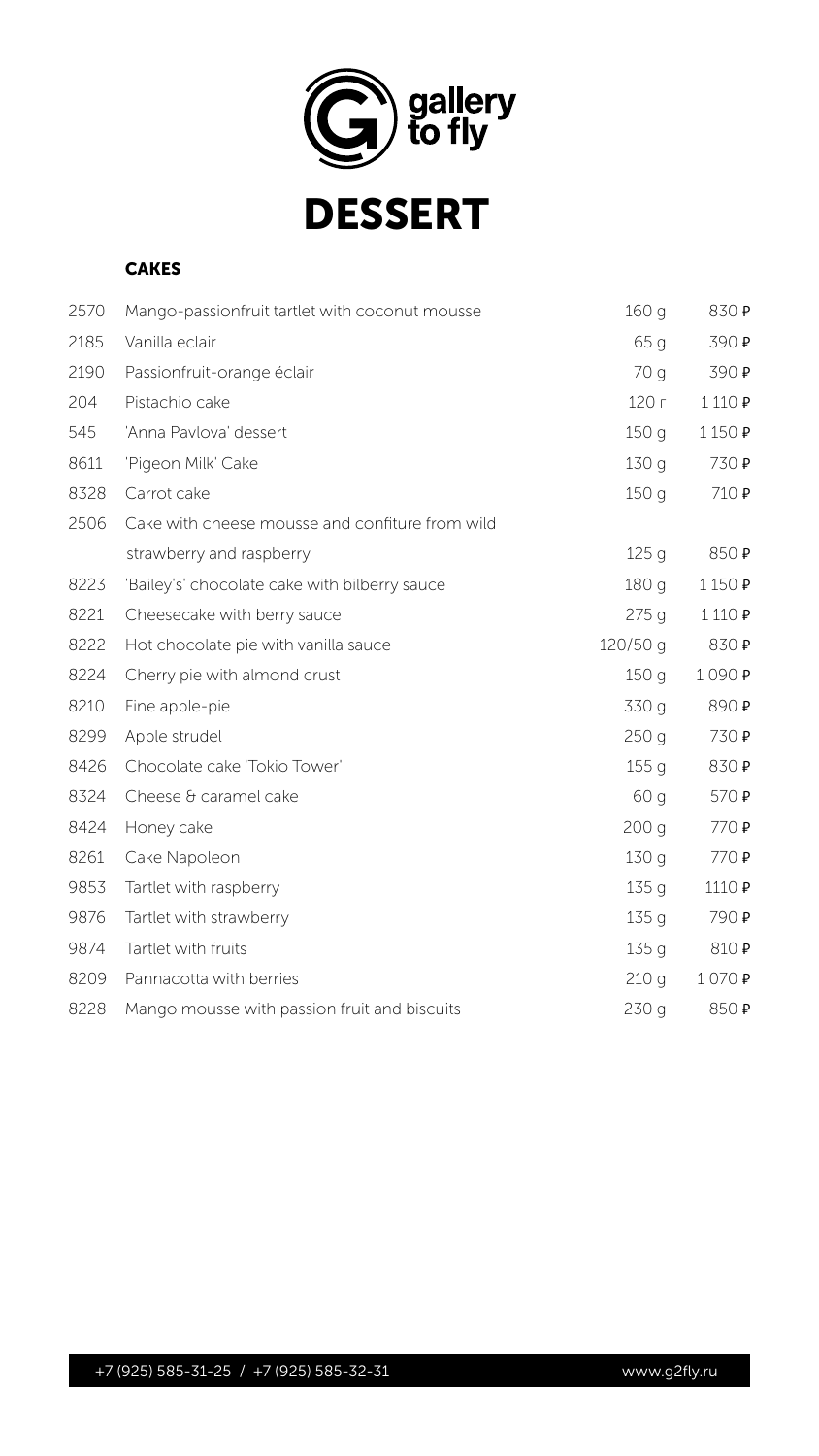



### DESSERT

### BERRIES, FRUITS, OTHERS

| 8208 | Salad 10 fruits' with wild strawberry sauce | 355 g            | 1270P    |
|------|---------------------------------------------|------------------|----------|
| 25   | Strawberry                                  | 100q             | 910 P    |
| 23   | Raspberry                                   | 100q             | 1750P    |
| 24   | Blackberry                                  | 100q             | 1630P    |
| 22   | Blueberry                                   | 100q             | 1290P    |
| 8464 | Fresh sliced fruit                          | 650 g            | 3750P    |
| 8962 | Exotic fruit platter                        | 650 g            | 4650 $P$ |
| 436  | Fruits brochette (2 skewers)                | 80 g             | 690 P    |
| 33   | Pineapple                                   | 100q             | 530 P    |
| 28   | Orange                                      | 100q             | 310 P    |
| 9179 | Banan                                       | 100q             | 230P     |
| 31   | Grapes                                      | 100 <sub>q</sub> | 410P     |
| 9187 | Grapefruit                                  | 100 <sub>g</sub> | 350 P    |
| 30   | Apples                                      | 100 <sub>g</sub> | 270P     |
| 29   | Pears                                       | 100g             | 410P     |
| 21   | Mango                                       | 100q             | 1190P    |
| 8415 | Kiwi                                        | 100q             | 510P     |
| 680  | Melon                                       | 100 <sub>g</sub> | 410P     |
| 8423 | Papaya                                      | 100q             | 1010P    |
| 9133 | Passion Fruit                               | 100q             | 750 P    |
|      |                                             |                  |          |

#### JAM

| 8230 Raspberry  | 50 g $490P$          |  |
|-----------------|----------------------|--|
| 8212 Strawberry | 50 g $490P$          |  |
| 8551 Apricot    | 50 g $410 \text{ P}$ |  |

### SORBETS, ICE-CREAM

| 8397 | Lemon sorbet                | 50q | 290P |
|------|-----------------------------|-----|------|
|      | 2522 Srawberry-basil sorbet | 50q | 290P |
| 8407 | Mango sorbet                | 50q | 290P |
| 345  | Vanilla ice-cream           | 50q | 350P |
| 386  | Pistachio ice-cream         | 50q | 350P |
| 523  | Chocolate ice-cream         | 50q | 350P |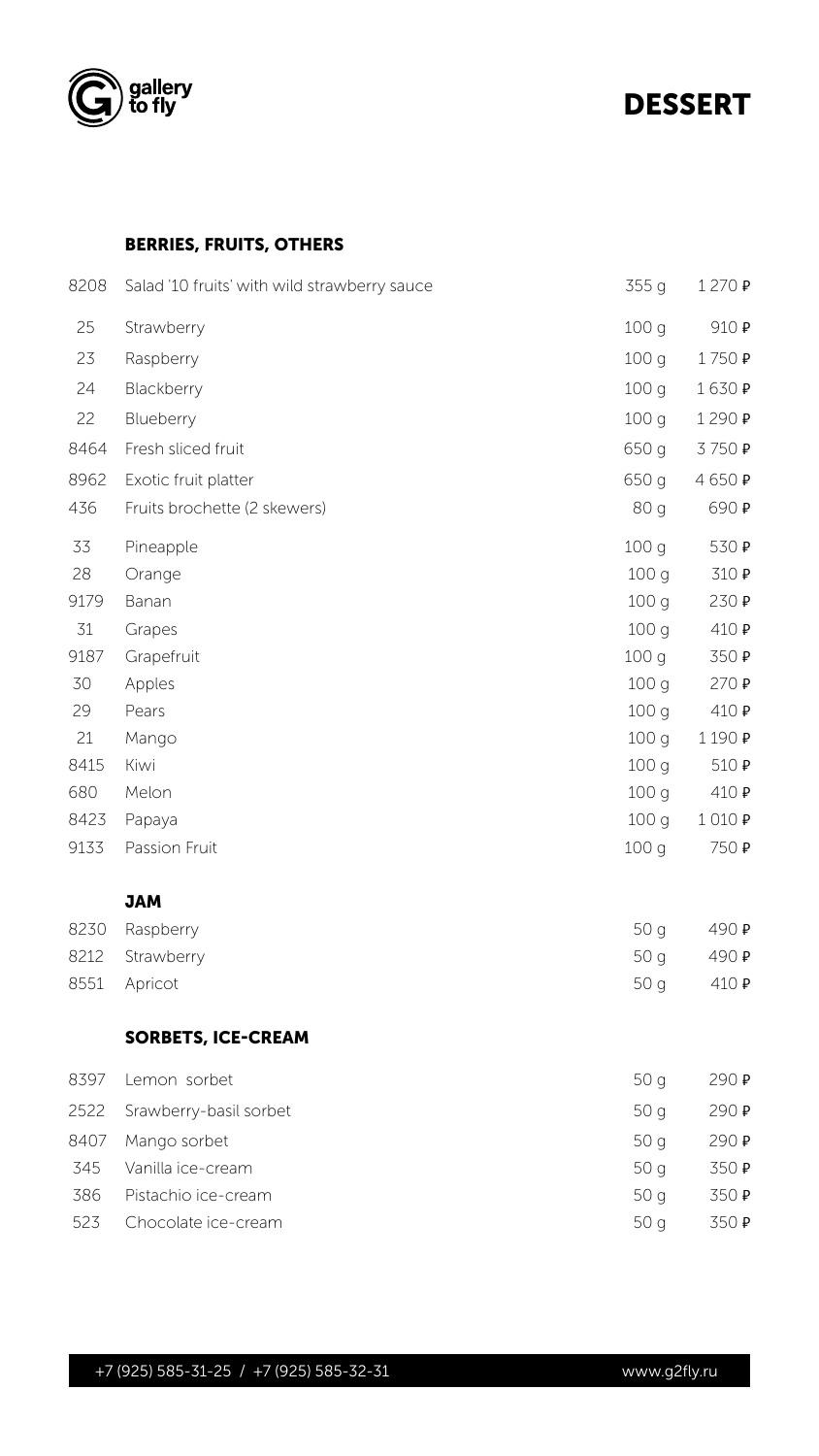

| 633 | <b>VEGETARIAN:</b>                            |            | 3 110 P |
|-----|-----------------------------------------------|------------|---------|
|     | Fresh vegetable salad                         | $150/10$ g |         |
|     | Pumpkin cream soup with almond milk           | 330 g      |         |
|     | Fried rice japanese style with wok vegetables | 125q       |         |
|     | Fruit salad                                   | 110q       |         |
| 634 | <b>RUSSIAN</b>                                |            | 3 110 P |
|     | Traditional Russian blini with sour cream     | $110/50$ g |         |
|     | Borsch - beetrot soup                         | 280q       |         |
|     | Beef Stroganoff with pan-fried potatoes       | 400 g      |         |
|     | Tartlets with blueberry                       | 1pc        |         |
|     | Tartlets with berries                         | 1 pc       |         |

| 635 | <b>GALLERY</b>                       |          | 3110P   |
|-----|--------------------------------------|----------|---------|
|     | Greek salad                          | 190/10 g |         |
|     | Chicken soup                         | 250g     |         |
|     | Penne with tomato and basil sauce    | 340 g    |         |
|     | Apple strudel                        | 125g     |         |
| 636 | <b>FISH</b>                          |          | 3110P   |
|     | Tuna sandwich                        | 200q     |         |
|     | Fish soup                            | 350 g    |         |
|     | Crab patties                         | 240q     |         |
|     | Assortment home made cookies         | 3 pcs    |         |
| 637 | <b>MEAT</b>                          |          | 3 110 P |
|     | Spicy beef salad and radish          | 100/30 g |         |
|     | Borsch with veal tongue              | 2450 g   |         |
|     | Chicken patties with mashed potatoes | 335 g    |         |
|     | Mini cheesecake                      | 70 g     |         |



## LUNCH BOXES FOR CREW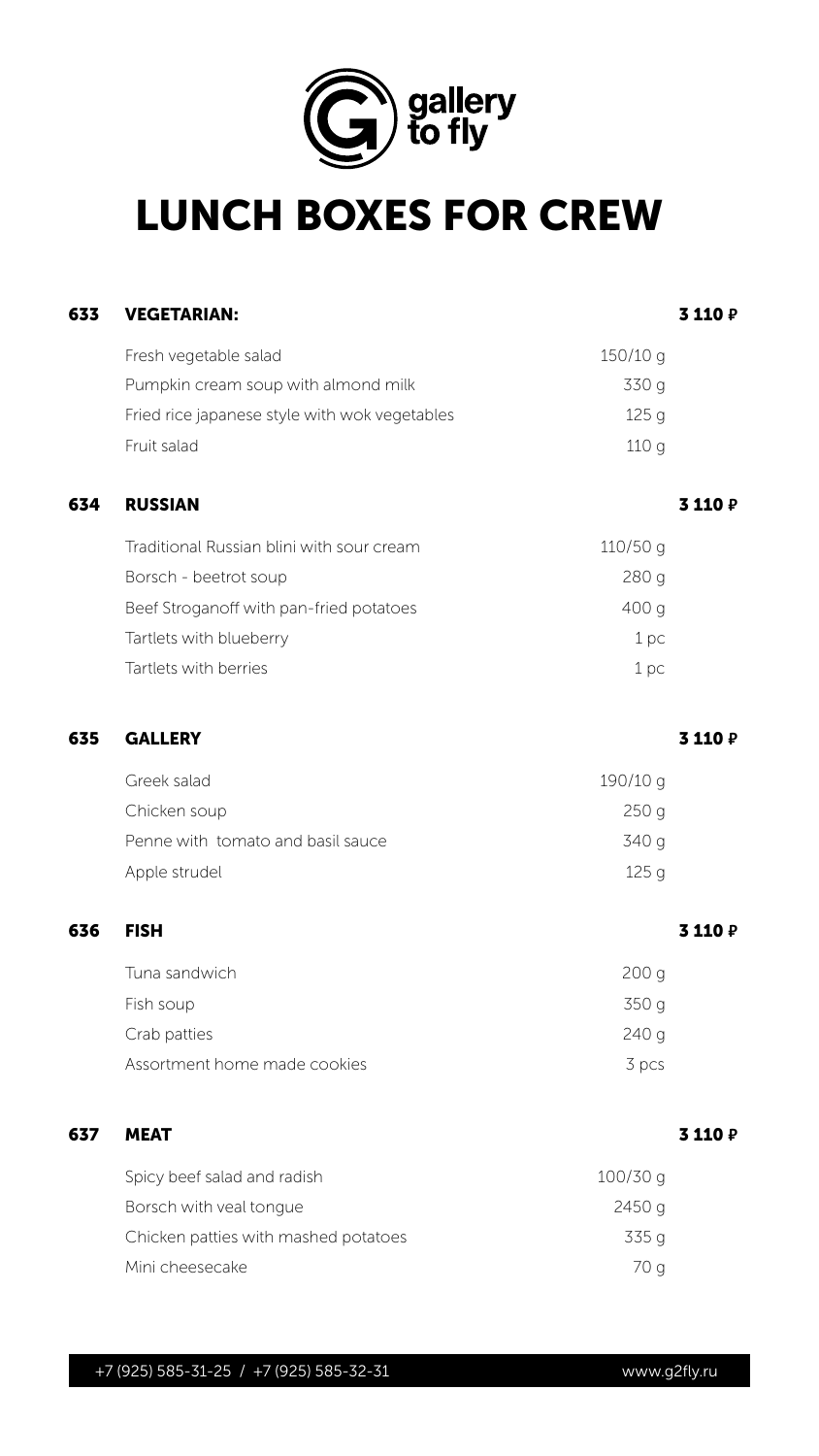

### COLD STARTERS

| 53 | Bruschetta with vegetables and goat cheese      | 220 g                      | 670 P |
|----|-------------------------------------------------|----------------------------|-------|
|    | 2588 Hummus with vegetables                     | $240q$ 890 <b>P</b>        |       |
|    | 7801 Green salad                                | $230q$ $1150P$             |       |
|    | 751 Plain salad with tomato, cucumber & avocado | 410 g $1\,350\,\mathrm{P}$ |       |
|    | 7419 Tomato salad with basil and red onion      | $240q$ 1050 P              |       |

### **JAPAN**

| 8404 Roll with avocado  | 140/20 g 810 P |  |
|-------------------------|----------------|--|
| 8406 Roll with cucumber | 140/20 g 810 P |  |

### SOUPS

| 2740 | Home-made mushroom soup with spinach                | 350 g | 850 P |
|------|-----------------------------------------------------|-------|-------|
| 2741 | Pumpkin cream soup with pumpkin seeds and arugula   | 400 g | 870 P |
| 47   | Minestrope soup                                     | 350 g | 670 P |
|      |                                                     |       |       |
|      | <b>HOT DISHES</b>                                   |       |       |
| 8566 | Gluten-free wrap with chia seeds, hummus            |       |       |
|      | and roasted vegetables                              | 280 g | 930 P |
| 2742 | Buckwheat noodles with vegetables in spicy sauce    | 180 g | 970P  |
| 2743 | Vegetable curry with rice                           | 350 g | 990 P |
| 7504 | Fried rice japanese style with wok vegetables       | 250q  | 1130P |
| 1891 | Zucchini spaghetti with smoked tofu and tomato stew | 400 g | 1150P |
| 7504 | Green buckwheat fettuccine with tempe, vegetables   |       |       |
|      | and coconut sauce                                   | 390 g | 1350P |



## VEGETARIAN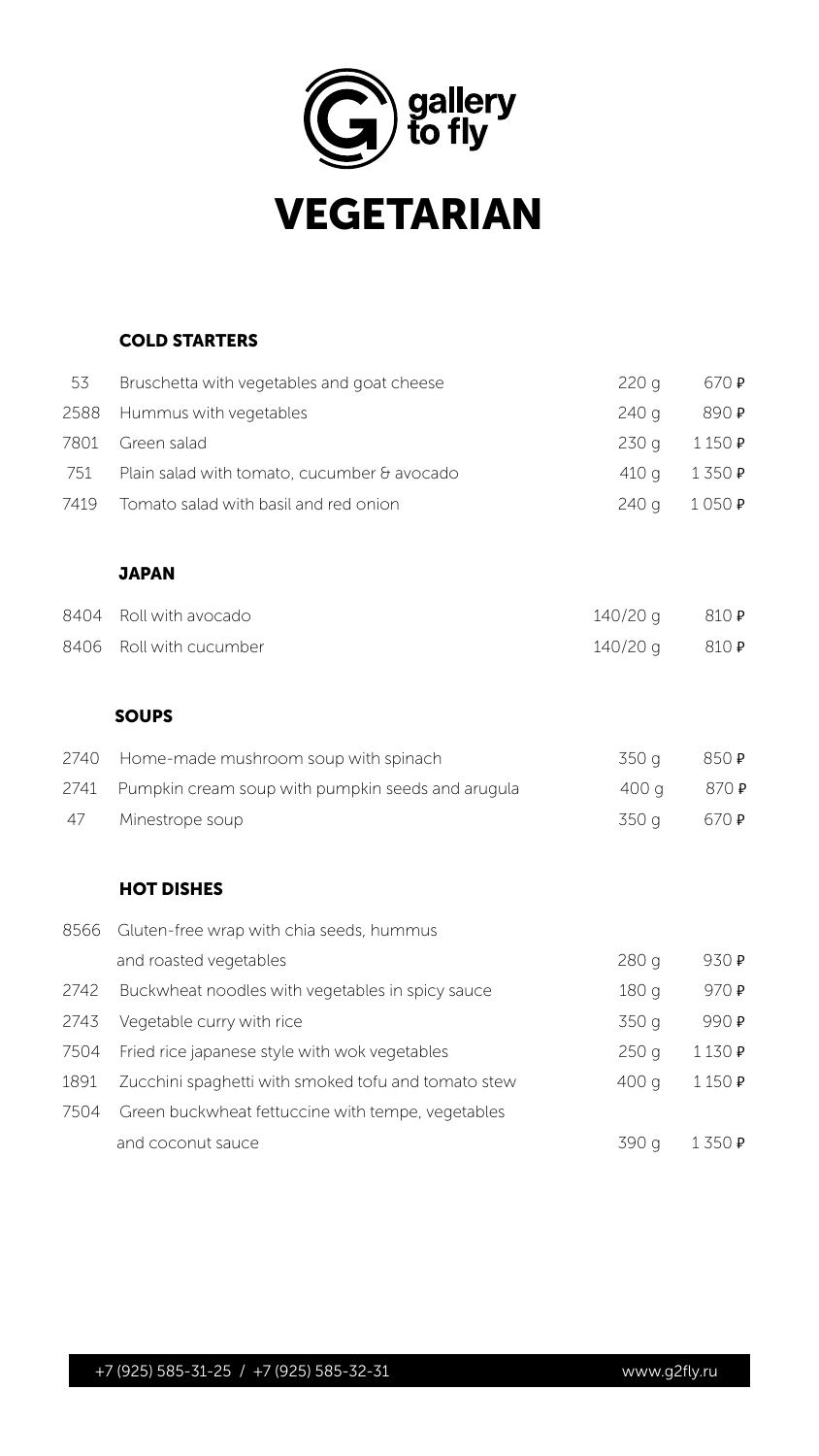



### SIDE DISHES

| 7809 | Vegetables in wok                  | 215q  | 830 P |
|------|------------------------------------|-------|-------|
| 7804 | Grilled vegetables                 | 320 g | 990 P |
| 7810 | Spinach with pine nuts and raisin  | 100q  | 830 P |
| 7808 | Steamed green asparagus            | 100q  | 1090P |
| 7806 | Pan-fried potatoes with mushrooms  | 260q  | 790 P |
| 7803 | Buckwheat with mushrooms and onion | 200q  | 750 P |
| 7910 | Grilled tomato                     | 150q  | 550 P |
| 7805 | Pan-fried oyster mushrooms         | 100q  | 690 P |
| 7811 | Young potato                       | 255q  | 610 P |



| 1235 | Blackberry mousse with pear terrine                                 | 200q       | 910 $\,P$ |
|------|---------------------------------------------------------------------|------------|-----------|
|      | 361 Pineapple cake with apricot jam                                 | 120 g      | 710P      |
|      | 1822 Anti-inflammatory energy ball with ginger and turmeric (3 pcs) | 60 a       | 450P      |
| 8571 | Berry ravioli with nut filling                                      | $100/20$ g | 1130P     |
| 1892 | Chocolate brownie with zucchini and cherries                        | 145 a      | 850P      |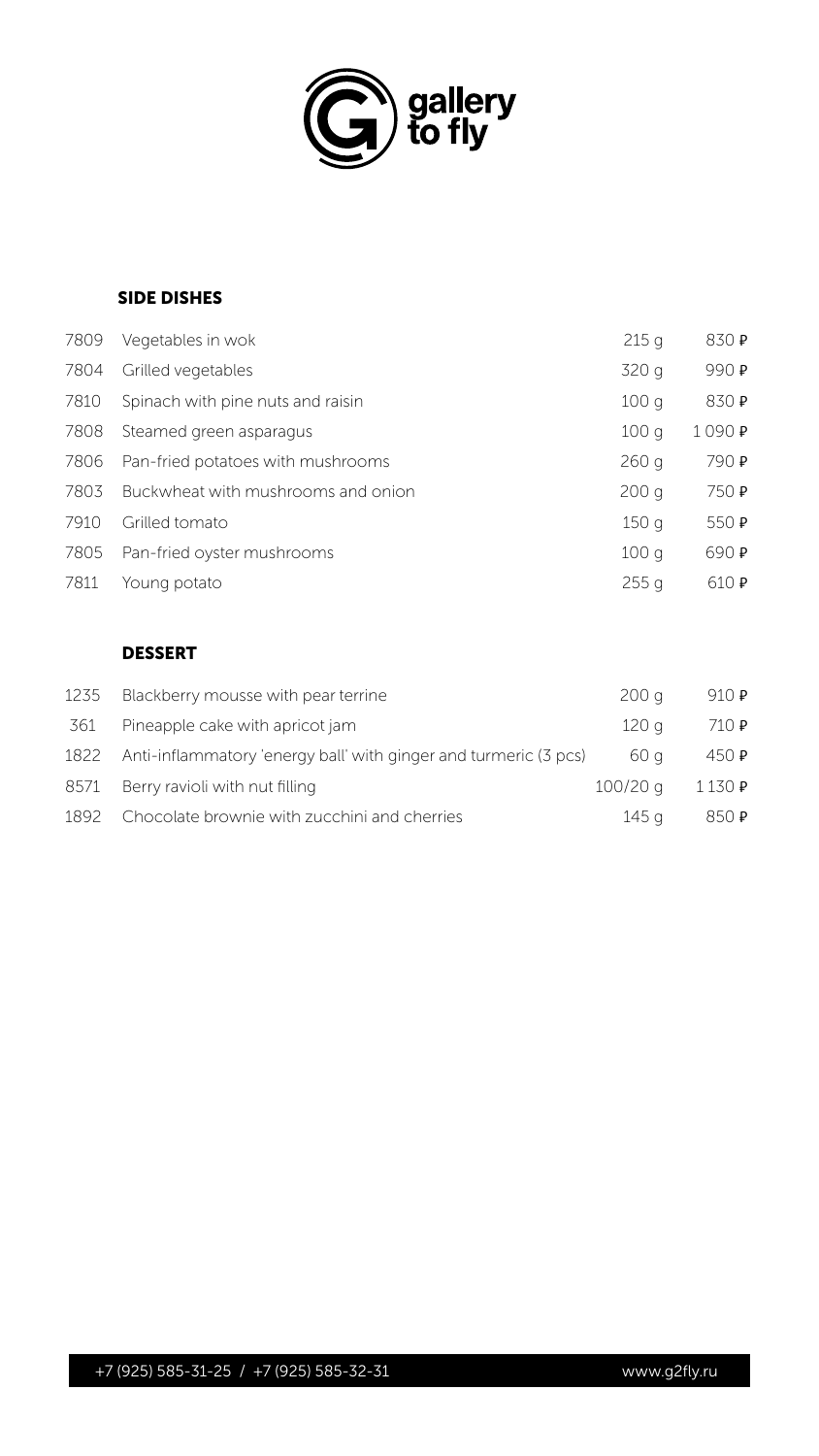

### STARTERS

| 7405 | Crab, tomato and iceberg lettuce salad                  | 310 g     | 2450P               |
|------|---------------------------------------------------------|-----------|---------------------|
| 7432 | Olivier – Classic Russian salad with smoked chicken     | 190 g     | 910P                |
| 1440 | Mini croissant with tuna and apple                      | 90 g      | 470P                |
|      | <b>SOUPS</b>                                            |           |                     |
| 2741 | Pumpkin cream soup with pumpkin seeds and arugula       | 400 g     | 870 P               |
| 7606 | Chicken broth with home-made noodles                    | 360 g     | 790 P               |
|      | <b>HOT DISHES</b>                                       |           |                     |
| 2065 | Mini burgers (2 pcs) with french fries                  | 140/100 g | 890 P               |
|      | 8600 Chicken nuggets with tomato salsa and cheese sauce | 250g      | 910P                |
| 1329 | Shrimps brochette                                       | 185 g     | 1130P               |
| 8598 | Chicken brochette                                       | 195 g     | 770P                |
| 7507 | Chicken natties                                         | 205a      | $1$ $0$ $3$ $0$ $p$ |

| 7507 | Chicken patties                             | 205q       | 1030P |
|------|---------------------------------------------|------------|-------|
| 8597 | Veal patties                                | 200q       | 1130P |
| 2068 | Meatballs in tomato sauce with spaghetti    | 260q       | 930 P |
| 566  | Salmon in creamy sauce with mushrooms       | 215q       | 2010P |
| 642  | <b>Beef Stroganoff</b>                      | 200q       | 2010P |
| 840  | Pelmeni – Russian ravioli with chopped veal | 325 g      | 1310P |
|      | <b>SIDE DISHES</b>                          |            |       |
| 7815 | Spaghetti with olive oil                    | 260q       | 550P  |
| 7803 | Buckwheat with mushrooms and onion          | 200q       | 750 P |
| 7802 | Mashed potatoes                             | 250q       | 610 P |
| 567  | French fries                                | 150q       | 530 P |
| 7806 | Pan-fried potatoes with mushrooms           | 260q       | 790 P |
| 1098 | Couscous with vegetables                    | 240q       | 630 P |
|      | <b>DESSERRTS</b>                            |            |       |
| 8669 | Chocolate mousse with coconut granola       | 110q       | 890 P |
| 8571 | Berry ravioli with nut filling              | $100/20$ g | 1130P |

1235 Blackberry mousse with pear terrine 200 g 910 **P** 361 Pineapple cake with apricot jam 120 g 710 **P** 

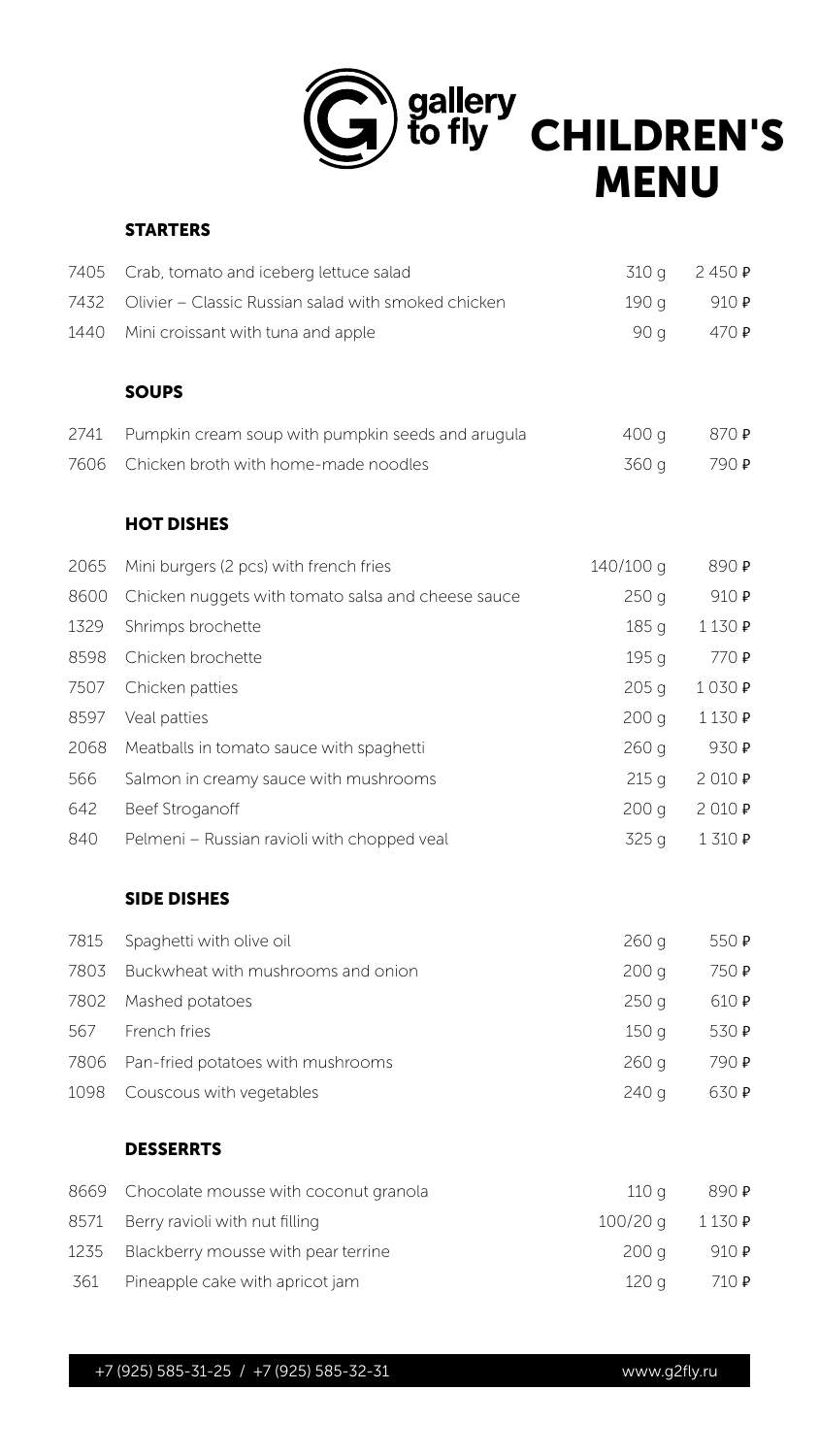

| <b>WATER</b> |
|--------------|
|--------------|

| 8999 | Evian (plastic)                      | 330ml          | 470P    |
|------|--------------------------------------|----------------|---------|
| 8973 | Evian (plastic)                      | 500ml          | 510 P   |
| 8974 | Evian (plastic)                      | $1,5$ lt.      | 610 P   |
| 9047 | Volvic (plastic)                     | 500ml          | 510 P   |
| 9037 | Volvic (plastic)                     | $1,5$ lt.      | 610 P   |
|      | <b>SOFT DRINKS</b>                   |                |         |
| 9048 | Coca cola / Coca cola zero           | 330 ml         | 350 P   |
| 8901 | Fruit drink                          | 200 ml         | 450 P   |
| 8556 | Ginger lemonade                      | 1 <sub>L</sub> | 1 310 P |
| 8555 | Home-made classic lemonade           | 1 <sub>L</sub> | 1310P   |
| 150  | Citrus lemonade with passion fruit   | 1 <sub>l</sub> | 1310P   |
| 2904 | Watermelon lemonade                  | 1 <sub>l</sub> | 1 310 P |
| 2902 | Pear lemonade with cardamom          | 1 <sub>L</sub> | 1310P   |
| 2118 | Raspberry, kiwi and basil smoothie   | 250 ml         | 1190P   |
| 2124 | Mango, pineapple and carrot smoothie | 250 ml         | 1270P   |

| 2126 Apple, cucumber and mint smoothie    | 250 ml                        | 570 $\mathbf{P}$  |
|-------------------------------------------|-------------------------------|-------------------|
| 2139 Carrot, orange and tarragon smoothie | $250 \text{ ml}$ 570 <b>P</b> |                   |
| 8940 Melon smoothie with strawberries     |                               | 1 $(2030)$ $P$    |
| 8952 Banana smoothie with orange          |                               | 1 L 1590 P        |
| 8953 Pineapple smoothie with berries      |                               | 1   1790 <b>P</b> |

#### FRESHLY SQUEEZED JUICES

| 8912 | Orange      | 200ml | 570 P |
|------|-------------|-------|-------|
| 8914 | Grapefruit  | 200ml | 570 P |
| 8928 | Cucumber    | 200ml | 590 P |
| 8920 | Apple       | 200ml | 550 P |
| 8916 | Carrot      | 200ml | 450 P |
| 8919 | Celery      | 200ml | 470 P |
| 8911 | Pineapple   | 200ml | 1170P |
| 8913 | Grape       | 200ml | 870 P |
| 8917 | Kiwi        | 200ml | 1950₽ |
| 8923 | Tomato      | 200ml | 1050P |
| 8929 | Pomegranate | 200ml | 1190P |
| 8922 | Mango       | 200ml | 2350P |
| 8918 | Strawberry  | 200ml | 1450P |
| 8927 | Melon       | 200ml | 890 P |